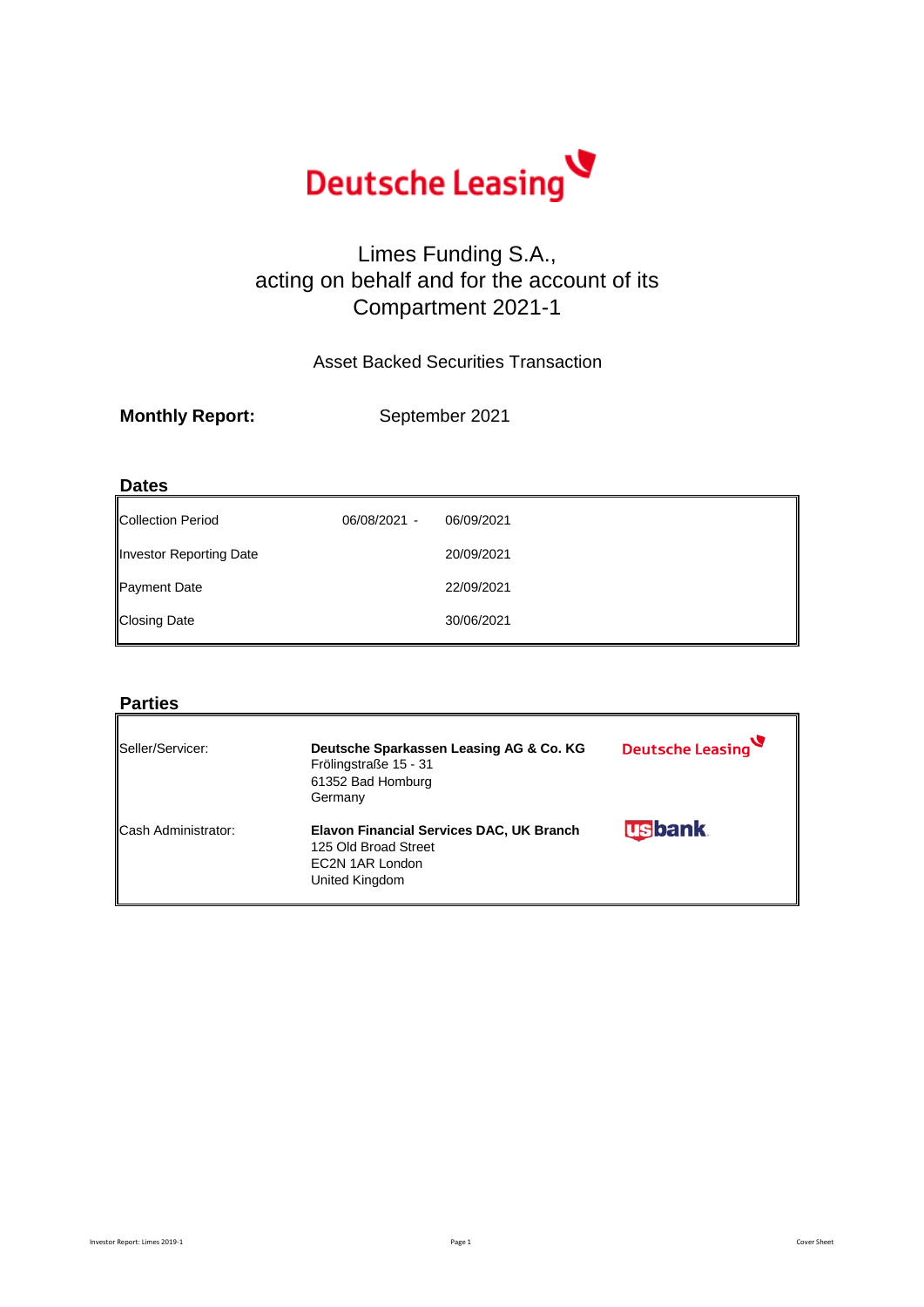

### **Table of Contents**

| Parties                      | Go to ' Parties'              |
|------------------------------|-------------------------------|
| <b>Counterparty History</b>  | Go to 'Counterparty History'  |
| <b>Dates</b>                 | Go to 'Dates'                 |
| <b>Counterparty Ratings</b>  | Go to 'Counterparty Ratings'  |
| Notes                        | Go to 'Notes'                 |
| <b>Issuer Accounts</b>       | Go to 'Issuer Accounts'       |
| Swap                         | Go to 'Swap'                  |
| <b>ADA &amp; PoP</b>         | Go to 'ADA & PoP'             |
| Risk Retention               | Go to 'Risk Retention'        |
| <b>Collection Report</b>     | Go to 'Collection Report'     |
| Performance                  | Go to 'Performance'           |
| <b>Amortisation Schedule</b> | Go to 'Amortisation Schedule' |
| <b>Stratification Tables</b> | Go to 'Stratification Tables' |
| Glossary                     | Go to 'Glossary'              |
|                              |                               |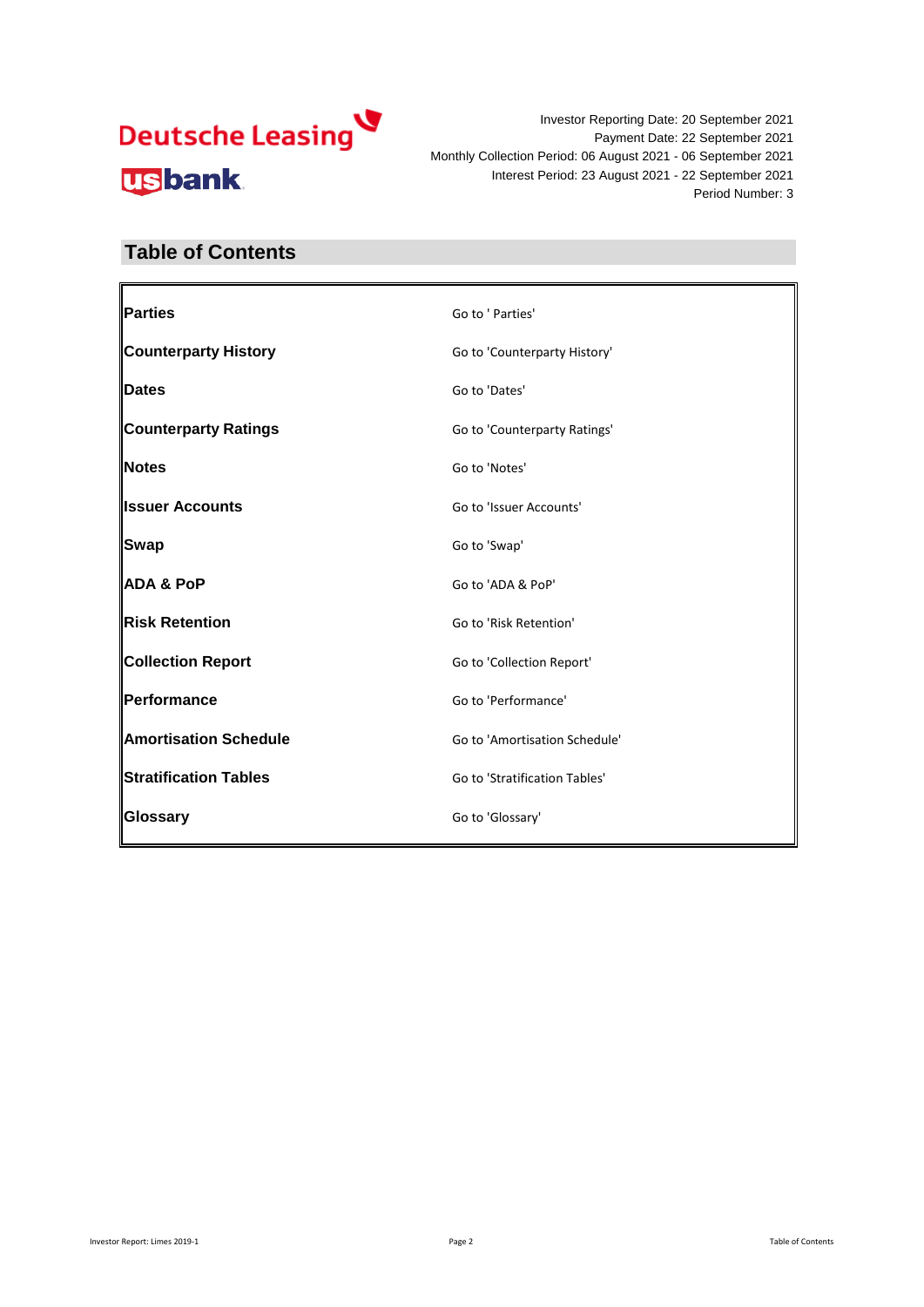

### **Transaction Parties**

| Issuer                                                        | Limes Funding S.A., acting on behalf and for<br>the account of its Compartment Limes 2019-1<br>6, Rue Eugène Ruppert<br>2453 Luxembourg<br>Luxembourg<br>LU-LimesFunding@Intertrustgroup.com<br>+352 26 449993 |
|---------------------------------------------------------------|----------------------------------------------------------------------------------------------------------------------------------------------------------------------------------------------------------------|
| Seller / Servicer /<br>Subordinated Lender                    | Deutsche Sparkassen Leasing AG & Co. KG<br>Frölingstraße 15 - 31<br>61352 Bad Homburg<br>Germany<br>ruediger.moll@deutsche-leasing.com<br>+49 6172 88-1383                                                     |
| Corporate Services Provider /<br>Back-up Servicer Facilitator | Intertrust (Luxembourg) S.a.r.l.<br>6 Rue Eugène Ruppert<br>2453 Luxembourg<br>Luxembourg<br>LU-LimesFunding@Intertrustgroup.com<br>+352 26 449993                                                             |
| Swap Counterparty                                             | DZ Bank AG<br>Platz der Republik<br>60325 Frankfurt am Main<br>Germany<br>tom.oelrich@dzbank.de<br>+49 69 7447 4341                                                                                            |
| Trustee                                                       | <b>Intertrust Trustees GmbH</b><br>Eschersheimer Landstraße 14<br>60322 Frankfurt am Main<br>Federal Republic of Germany<br>Frankfurt@intertrustgroup.com<br>+49 69 64350 8913                                 |
| Data Trustee                                                  | Data Custody Agent Services B.V.<br>Prins Bernhardplein 200<br>1097 JB Amsterdam<br>Netherlands<br>cmsstructuring@intertrustgroup.com                                                                          |
| Account Bank / Paying Agent /<br>Interest Determination Agent | <b>Elavon Financial Services DAC</b><br>Block E, Cherrywood Business Park<br>Loughlinstown, Co. Dublin<br>Ireland<br>Dublin.mbs@usbank.com / mbs.erg.london@usbank.com<br>+44 207 330 2144                     |
| Registrar                                                     | <b>Elavon Financial Services DAC</b><br>Block E, Cherrywood Business Park<br>Loughlinstown, Co. Dublin<br>Ireland<br>MBS.ERG.London@USBank.com<br>+44 207 330 2000                                             |
| Cash Administrator                                            | U.S. Bank Global Corporate Trust Limited<br>125 Old Broad Street<br>EC2N 1AR London<br>United Kingdom<br>Dublin.mbs@usbank.com / mbs.erg.london@usbank.com<br>+44 207 330 2144                                 |
| Rating Agency                                                 | Fitch Ratings - a branch of Fitch Ratings Ireland Limited<br>Neue Mainzer Straße 46-50<br>60311 Frankfurt am Main<br>Germany<br>abssurveillance@fitchratings.com                                               |
| Rating Agency                                                 | S&P Global Ratings Europe Limited (Niederlassung Deutschland)<br>OpernTurm<br>Bockenheimer Landstraße 2<br>60306 Frankfurt am Main<br>Germany<br>ABSEuropeanSurveillance@standardandpoors.com                  |
| Arranger /<br>Joint Lead Manager                              | Société Générale S.A.<br>29 Boulevard Haussmann<br>75009 Paris<br>France<br>jan.groesser@sgcib.com<br>+49 69 7174 225                                                                                          |
| Joint Lead Manager                                            | <b>Bayerische Landesbank</b><br>Brienner Straße 18<br>80333 Munich<br>Federal Republic of Germany<br>Marc.Wolf@bayernlb.co.uk                                                                                  |
| Manager                                                       | DZ Bank AG<br>Platz der Republik<br>60325 Frankfurt am Main<br>Germany<br>tom.oelrich@dzbank.de                                                                                                                |
| Manager                                                       | Landesbank Baden-Württemberg<br>Am Hauptbahnhof 2<br>70173 Stuttgart<br>Germany<br>Juergen.Groth@lbbw.de<br>+49 711 12749721                                                                                   |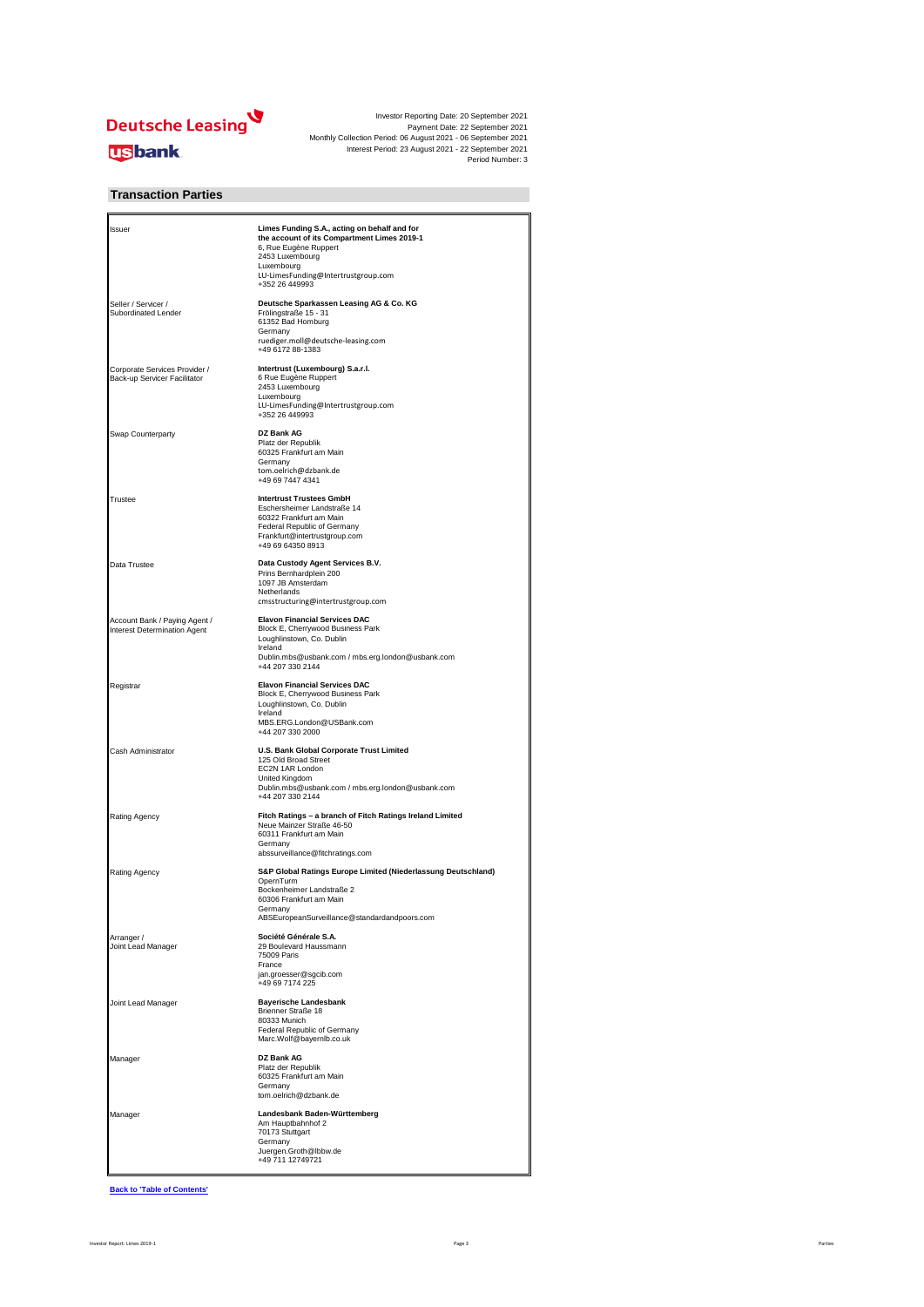

### **Counterparty History**

| Party |  |  |
|-------|--|--|
|       |  |  |
|       |  |  |
|       |  |  |
|       |  |  |
|       |  |  |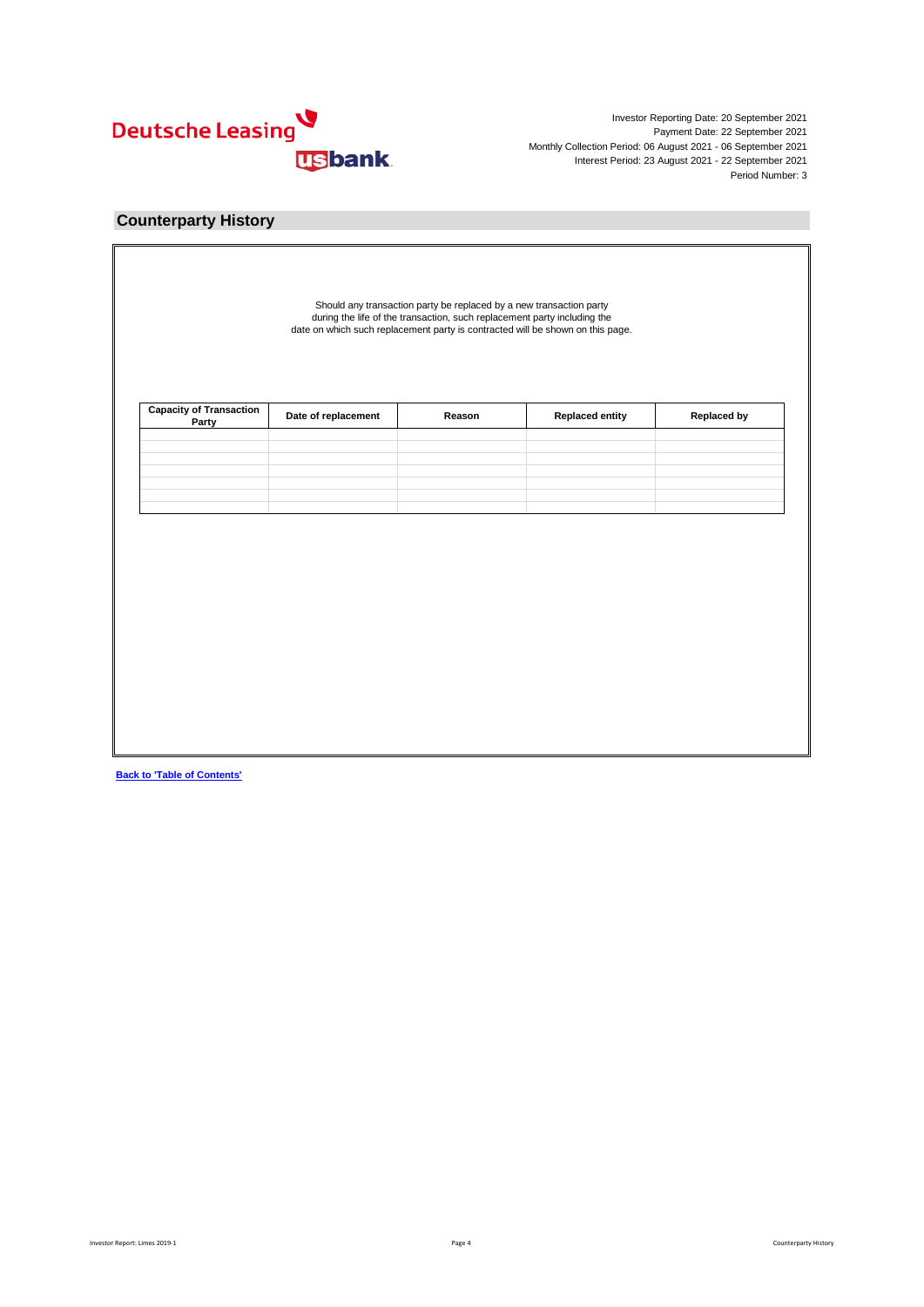

### **Dates**

| Initial Cut-Off Date                    | 07/06/2021 |            |      |
|-----------------------------------------|------------|------------|------|
| <b>Closing Date</b>                     | 30/06/2021 |            |      |
| <b>Final Maturity Date</b>              | 22/09/2030 |            |      |
|                                         |            |            | Days |
| Collection Period (from incl. to incl.) | 06/08/2021 | 06/09/2021 | 32   |
| Interest Period (from incl. to excl.)   | 23/08/2021 | 22/09/2021 | 30   |
|                                         |            |            |      |
| <b>Reporting Period</b>                 | 3          |            |      |
| Interest Determination Date             | 19/08/2021 |            |      |
| Cut-Off Date                            | 06/09/2021 |            |      |
| <b>Investor Reporting Date</b>          | 20/09/2021 |            |      |
|                                         | 22/09/2021 |            |      |
| <b>Payment Date</b>                     |            |            |      |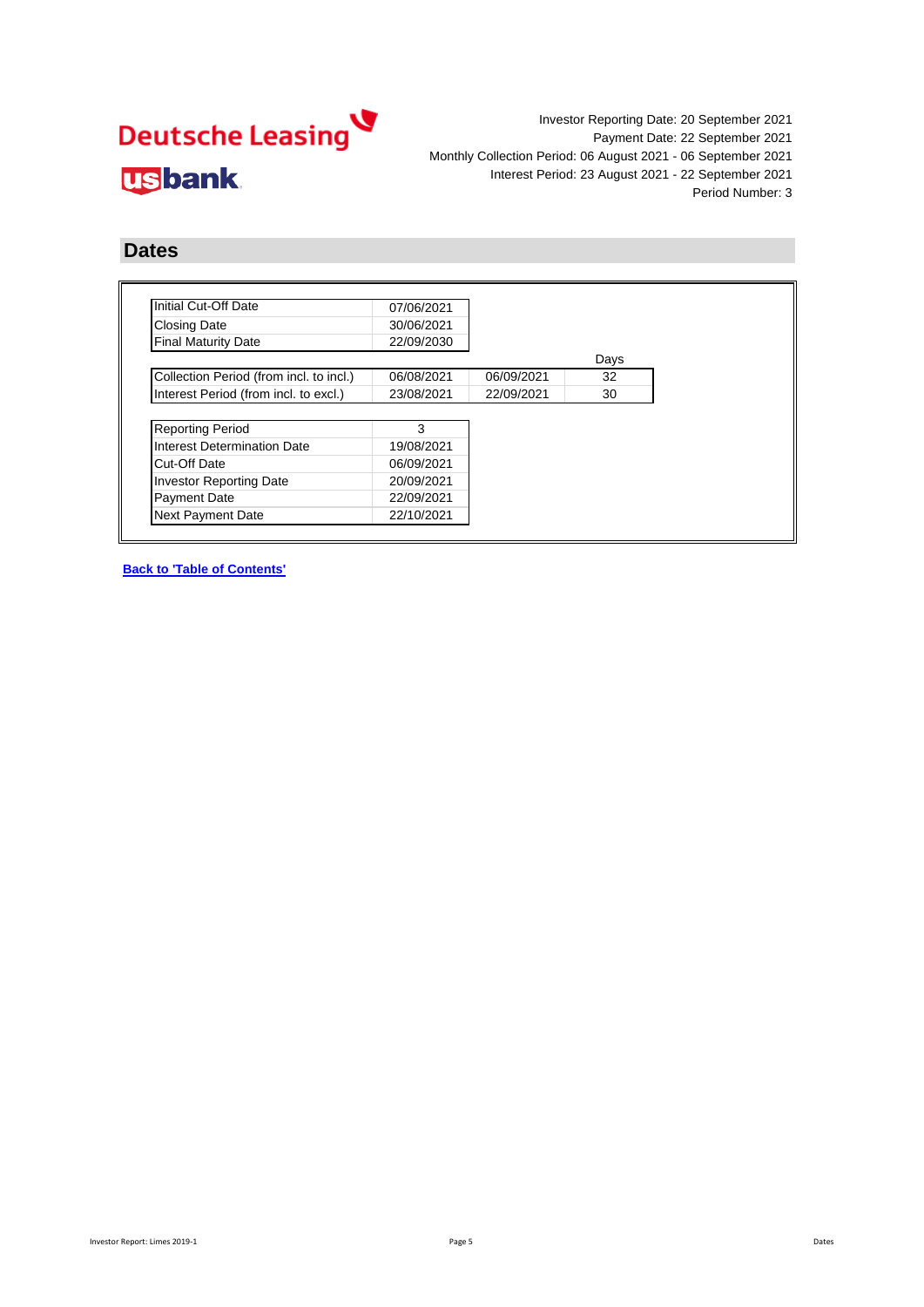### Deutsche Leasing **usbank**

#### **Counterparty Ratings**

|                          |                                          |                                           | Fitch |                |              | S&P    |                                                 |  |          |         |                    |                                        |             |
|--------------------------|------------------------------------------|-------------------------------------------|-------|----------------|--------------|--------|-------------------------------------------------|--|----------|---------|--------------------|----------------------------------------|-------------|
|                          |                                          | Current                                   |       | Required       |              |        | Current                                         |  | Required | Trigger | Event              |                                        | Consequence |
|                          |                                          | short-term long-term short-term long-term |       |                |              |        | short-term   long-term   short-term   long-term |  |          | Breach? |                    |                                        |             |
|                          |                                          |                                           |       |                |              |        |                                                 |  |          |         |                    |                                        |             |
| <b>Account Bank</b>      | Elavon Financial Services DAC, UK Branch | $F1+$                                     | AA-   | F <sub>1</sub> | $\mathsf{A}$ | $A-1+$ | AA-                                             |  |          | No      | Replacement        | Account Bank must be replaced          |             |
|                          |                                          |                                           |       |                |              |        |                                                 |  |          |         |                    |                                        |             |
| <b>Swap Counterparty</b> | DZ Bank                                  | $F1+$                                     | AA-   | F <sub>1</sub> | A            | $A-1$  | $A+$                                            |  | А-       | No      | Collateral posting | Swap Counterparty must post collateral |             |
| <b>Swap Counterparty</b> | DZ Bank                                  | $F1+$                                     | AA-   | F <sub>3</sub> | BBB-         | $A-1$  | $A+$                                            |  | А-       | No      | Replacement        | Swap Counterparty must be replaced     |             |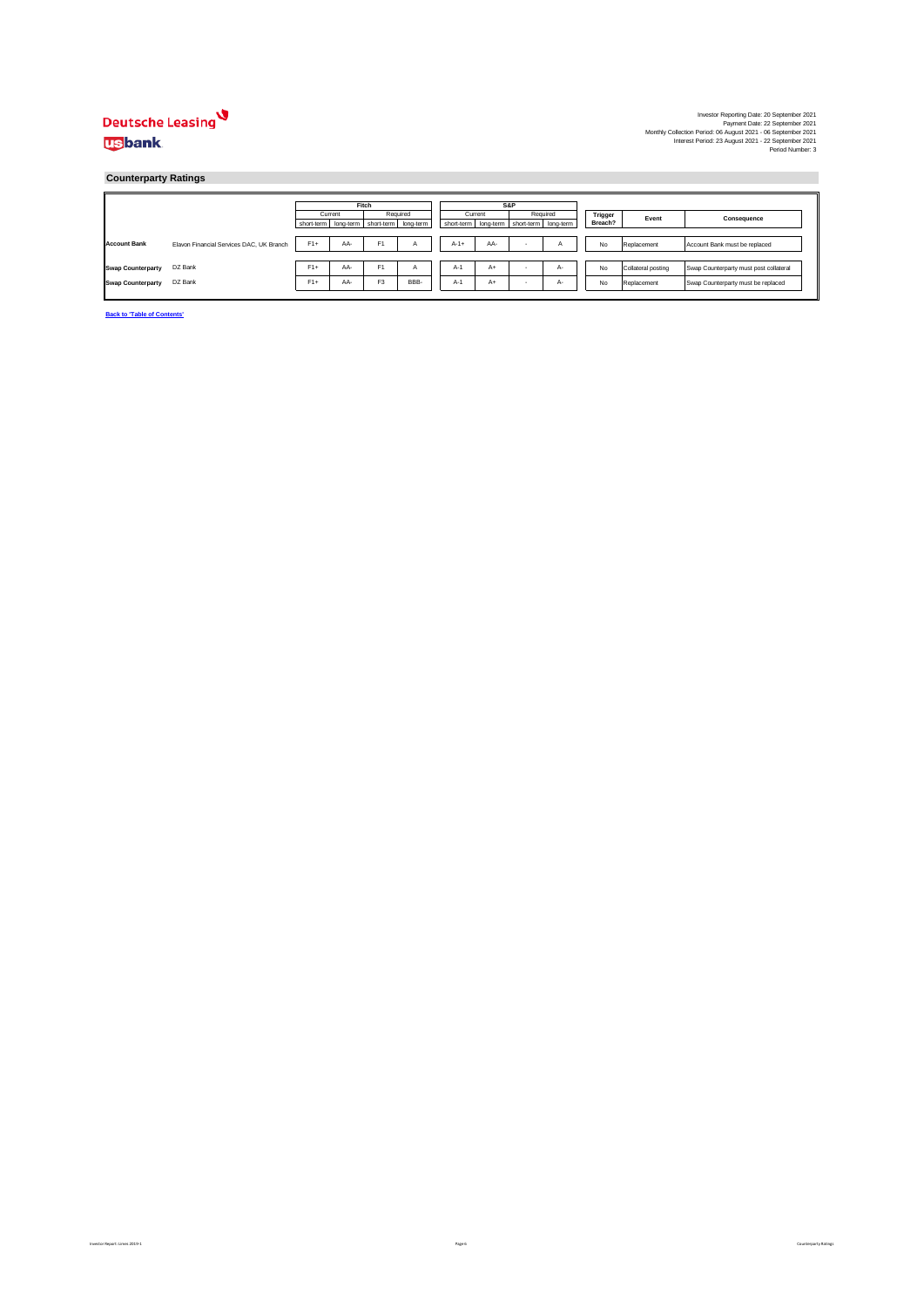## Deutsche Leasing **usbank**

Investor Reporting Date: 20 September 2021 Payment Date: 22 September 2021 Monthly Collection Period: 06 August 2021 - 06 September 2021 Interest Period: 23 August 2021 - 22 September 2021 Period Number: 3

**Notes**

|                                                                                                                                                                                                                    | <b>Class A Notes</b>       | <b>Class B Notes</b> | <b>Subordinated Loan</b> |
|--------------------------------------------------------------------------------------------------------------------------------------------------------------------------------------------------------------------|----------------------------|----------------------|--------------------------|
| Rating at Closing - Fitch                                                                                                                                                                                          | AAA                        | not rated            | not rated                |
| Rating at Closing - S&P                                                                                                                                                                                            | AAA                        | not rated            | not rated                |
| <b>Final Maturity Date</b>                                                                                                                                                                                         | 22/09/2030                 | 22/09/2030           | 22/09/2030               |
| <b>ISIN</b>                                                                                                                                                                                                        | XS2349275235               | n.a.                 | n.a.                     |
| Common Code                                                                                                                                                                                                        | 234927523                  | n.a.                 | n.a.                     |
| Aggregate Outstanding Note Principal Amount (at Closing)                                                                                                                                                           | 588.200.000                | 61.800.000.00        | 3.250.000.00             |
| Number of Notes                                                                                                                                                                                                    | 5.882                      | 1                    | n.a.                     |
| Denomination                                                                                                                                                                                                       | 100.000                    | n.a.                 | n.a.                     |
| Coupon Type                                                                                                                                                                                                        | Floating                   | Fixed                | Fixed                    |
| Index Rate                                                                                                                                                                                                         | 1 month Euribor            |                      |                          |
| Margin                                                                                                                                                                                                             | 0.70%                      | 1.00%                | 1.50%                    |
| Coupon                                                                                                                                                                                                             | 1 month Euribor + $0.70\%$ | 1.00%                | 1.50%                    |
| <b>Issue Price</b>                                                                                                                                                                                                 | 100.842%                   | 100.000%             | n.a.                     |
| Dav Count Convention                                                                                                                                                                                               | Act/360                    | Act/360              | Act/360                  |
|                                                                                                                                                                                                                    |                            |                      |                          |
|                                                                                                                                                                                                                    |                            |                      |                          |
| Rating currently - Fitch                                                                                                                                                                                           | AAA                        | not rated            | not rated                |
| Rating currently - S&P                                                                                                                                                                                             | AAA                        | not rated            | not rated                |
|                                                                                                                                                                                                                    |                            |                      |                          |
|                                                                                                                                                                                                                    | 64.702.00                  | 51,500.00            | 4.062.50                 |
|                                                                                                                                                                                                                    | 64.702.00                  | 51,500.00            | 4.062.50                 |
|                                                                                                                                                                                                                    | 11.00                      | n.a.                 | n.a.                     |
| Interest amount due<br>Interest amount paid<br>Interest amount paid - per EUR 100,000 denomination<br>Principal amount paid - per EUR 100,000 denomination                                                         | 2.957.80                   | n.a.                 | n.a.                     |
| Total unpaid interest amount (beginning balance)                                                                                                                                                                   | 0.00                       | 0.00                 | 0.00                     |
|                                                                                                                                                                                                                    | 0.00                       | 0.00                 | 0.00                     |
|                                                                                                                                                                                                                    | 554,358,377.56             | 61,800,000.00        | 3,250,000.00             |
|                                                                                                                                                                                                                    | 17.397.800.80              | 0.00                 | 0.00                     |
| Total unpaid interest amount (ending balance)<br>Aggregate Outstanding Note Principal Amount (previous Payment Date)<br>Principal Payment<br>Aggregate Outstanding Note Principal Amount (on current Payment Date) | 536,960,576.76             | 61,800,000.00        | 3,250,000.00             |
| Notes Factor                                                                                                                                                                                                       | 91.29%                     | 100.00%              | n.a.                     |
| Credit Enhancement (at Closing)                                                                                                                                                                                    | 10.01%                     | 0.50%                | n.a.                     |

On any Payment Date following the Cut-Off Date on which the Aggregate Outstanding Portfolio Principal Amount represents less than 10 per cent of the Aggregate<br>Outstanding Portfolio Principal Amount as of the Initial Cut-O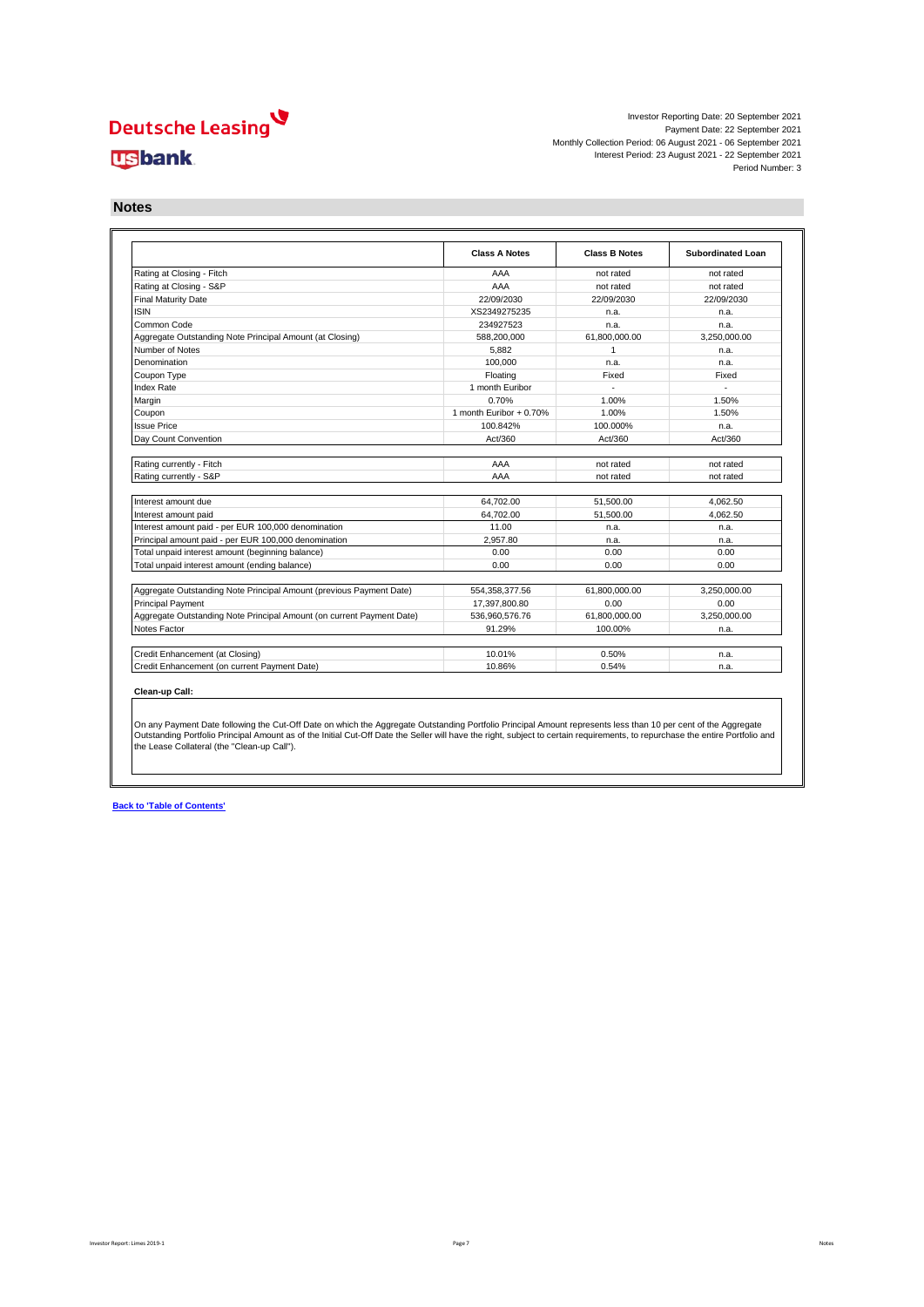

### **Issuer Accounts**

| <b>Distribution Account Ledger</b>                                                   |                |
|--------------------------------------------------------------------------------------|----------------|
| Opening balance (before application of the PoP)                                      | 22,452,332.25  |
| - Amounts paid in the course of the PoP                                              | 22,452,332.25  |
| = Ending balance (after application of the PoP)                                      | 0.00           |
| <b>Liquidity Reserve Account Ledger</b>                                              |                |
| Liquidity Reserve Required Amount (previous Payment Date)                            | 3,250,000.00   |
| Liquidity Reserve Required Amount (current Payment Date)                             | 3,250,000.00   |
| Opening balance (before application of the PoP)                                      | 3,250,000.00   |
| - Amounts paid to the Distribution Account Ledger                                    | 3,250,000.00   |
| + Amounts paid back to the Liquidity Reserve Account Ledger in the course of the PoP | 3,250,000.00   |
| = Ending balance (after application of the PoP)                                      | 3,250,000.00   |
|                                                                                      |                |
| <b>Commingling Reserve Account Ledger</b>                                            |                |
| Opening balance (before application of the PoP)                                      | 15,669,678.62  |
| + Amounts paid by Deutsche Leasing to the Commingling Reserve Account Ledger         | 0.00           |
| Amounts withdrawn to flow into the Available Distribution Amount                     | 0.00           |
| <b>Commingling Reserve Excess Amount</b>                                             | 1,822,077.83   |
| = Ending balance (after application of the PoP)                                      | 13,847,600.79  |
| Swap Cash Collateral Account                                                         |                |
| Opening balance                                                                      | 0.00           |
| - Amounts paid from the Issuer to the Swap Counterparty                              | 0.00           |
| + Amounts received by the Issuer from the Swap Counterparty                          | 0.00           |
| = Ending balance (after application of the PoP)                                      | 0.00           |
| <b>Commingling Reserve Required Amount</b>                                           | 13,847,600.79  |
| Scheduled Collections for the following Collection Period                            | 17,524,641.67  |
| 0.25% of the Aggregate Outstanding Portfolio Principal Amount                        | 1,496,901.44   |
| <b>Commingling Reserve Reduction Amount</b>                                          | 5,173,942.32   |
|                                                                                      |                |
| <b>Commingling Reserve Reduction Amount</b>                                          | 5,173,942.32   |
| (i) Aggregate Outstanding Portfolio Principal Amount                                 | 598,760,576.76 |
| (ii) difference, if positive, of (A) less (B)                                        | 0.86%          |
| (A)                                                                                  | 10.86%         |
| (B) Minimum Class A Credit Enhancement                                               | 10.00%         |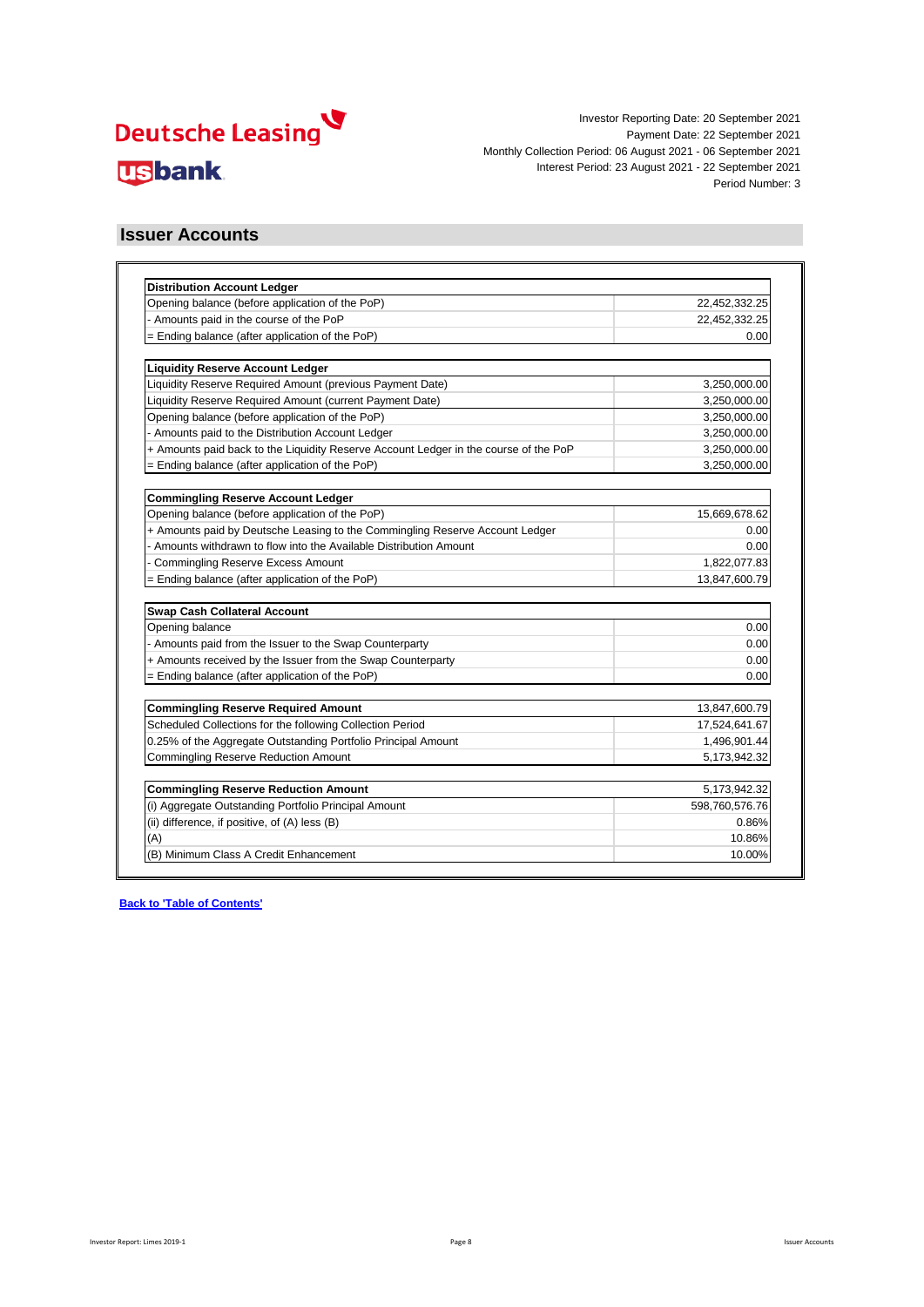

**Swap**

| Swap Notional Amount<br>Swap Rate                                          | 554,358,377.56<br>$-0.4690%$     |
|----------------------------------------------------------------------------|----------------------------------|
|                                                                            |                                  |
| Issuer pays to Swap Counterparty<br>Issuer receives from Swap Counterparty | $-216,661.73$<br>-258,700.58     |
| Net Swap Payment                                                           | 42,038.84                        |
| Net Swap Receipt                                                           | 0.00                             |
| <b>Payment Date</b>                                                        | <b>Swap Notional Amount</b>      |
| $Sep-21$                                                                   | 554,358,377.56                   |
| Oct-21                                                                     | 536,960,576.76                   |
| Nov-21                                                                     | 521,231,044.57                   |
| Dec-21                                                                     | 505,525,323.25                   |
| Jan-22                                                                     | 489,775,398.94                   |
| Feb-22                                                                     | 474,056,506.69                   |
| Mar-22                                                                     | 458,300,283.53                   |
| Apr-22<br>May-22                                                           | 442,480,885.59<br>426,529,230.01 |
| Jun-22                                                                     | 410,220,386.90                   |
| Jul-22                                                                     | 393,988,495.45                   |
| Aug-22                                                                     | 377,750,488.53                   |
| Sep-22                                                                     | 361,782,604.97                   |
| Oct-22                                                                     | 346, 321, 111. 38                |
| <b>Nov-22</b>                                                              | 330,443,600.65                   |
| Dec-22                                                                     | 314,775,248.69                   |
| Jan-23                                                                     | 299,710,770.82                   |
| Feb-23                                                                     | 284,954,563.10                   |
| Mar-23                                                                     | 269,916,890.08                   |
| Apr-23                                                                     | 254,722,937.83                   |
| May-23                                                                     | 240,721,107.20                   |
| Jun-23                                                                     | 226,783,212.18                   |
| Jul-23                                                                     | 212,634,717.85                   |
| Aug-23<br>$Sep-23$                                                         | 199,004,226.46                   |
| Oct-23                                                                     | 185,428,285.67<br>171,500,572.64 |
| Nov-23                                                                     | 159,015,333.99                   |
| <b>Dec-23</b>                                                              | 146,308,362.05                   |
| Jan-24                                                                     | 134,472,409.17                   |
| Feb-24                                                                     | 122,511,520.64                   |
| Mar-24                                                                     | 111,501,881.54                   |
| Apr-24                                                                     | 100,371,821.36                   |
| May-24                                                                     | 89,840,046.14                    |
| Jun-24                                                                     | 79,330,355.72                    |
| Jul-24                                                                     | 68,835,201.81                    |
| Aug-24                                                                     | 58,525,324.44                    |
| Sep-24                                                                     | 49,135,203.75                    |
| Oct-24                                                                     | 40,243,813.27                    |
| <b>Nov-24</b><br>Dec-24                                                    | 31,805,686.94<br>23,961,704.18   |
| Jan-25                                                                     | 16,367,767.13                    |
| Feb-25                                                                     | 9,160,491.78                     |
| Mar-25                                                                     | 2,295,373.40                     |
| Apr-25                                                                     | 0.00                             |
| May-25                                                                     | 0.00                             |
| Jun-25                                                                     | 0.00                             |
| <b>Jul-25</b>                                                              | 0.00                             |
| Aug-25                                                                     | 0.00                             |
| Sep-25                                                                     | 0.00                             |
| $Oct-25$                                                                   | 0.00                             |
| <b>Nov-25</b>                                                              | 0.00                             |
| <b>Dec-25</b>                                                              | 0.00                             |
| Jan-26                                                                     | 0.00                             |
| Feb-26<br>Mar-26                                                           | 0.00<br>0.00                     |
| Apr-26                                                                     | 0.00                             |
| May-26                                                                     | 0.00                             |
| Jun-26                                                                     | 0.00                             |
| Jul-26                                                                     | 0.00                             |
| Aug-26                                                                     | 0.00                             |
| Sep-26                                                                     | 0.00                             |
| Oct-26                                                                     | 0.00                             |
| <b>Nov-26</b>                                                              | 0.00                             |
| Dec-26                                                                     | 0.00                             |
| Jan-27                                                                     | 0.00                             |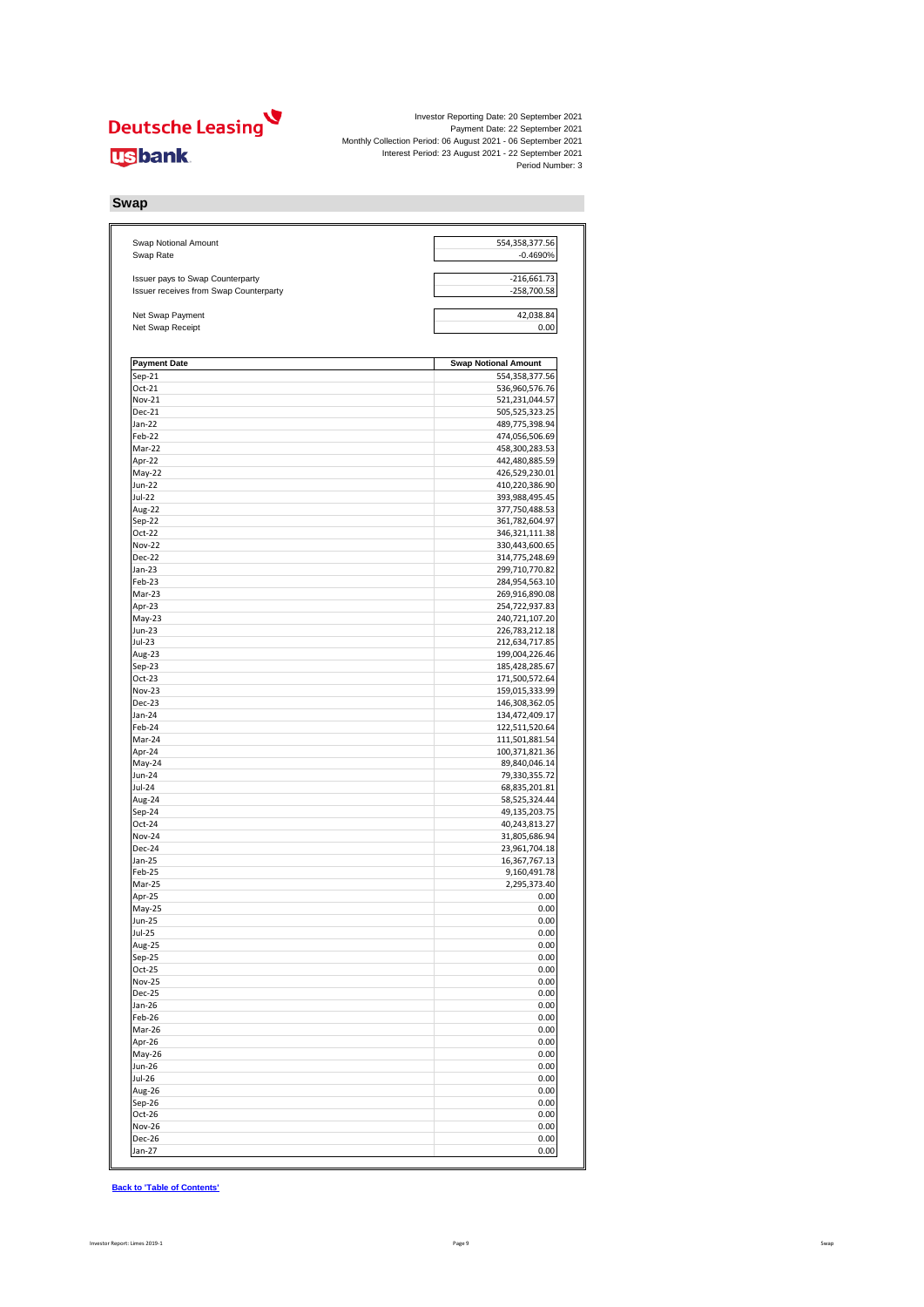# Deutsche Leasing

### **usbank**

| Investor Reporting Date: 20 September 2021                    |
|---------------------------------------------------------------|
| Payment Date: 22 September 2021                               |
| Monthly Collection Period: 06 August 2021 - 06 September 2021 |
| Interest Period: 23 August 2021 - 22 September 2021           |
| Period Number: 3                                              |

### **Available Distribution Amount & Priority of Payments**

| (a) any Collections and Deemed Collections received or collected by the Servicer pursuant to the<br>Receivables Purchase Agreement during the relevant Collection Period immediately preceding<br>such Payment Date                                                                                                 | 19.202.332.25 |
|---------------------------------------------------------------------------------------------------------------------------------------------------------------------------------------------------------------------------------------------------------------------------------------------------------------------|---------------|
| (b) the amount standing to the credit of the Liquidity Reserve Account Ledger                                                                                                                                                                                                                                       | 3,250,000.00  |
| (c) the Net Swap Receipts                                                                                                                                                                                                                                                                                           | 0.00          |
| (d) the Enforcement Proceeds                                                                                                                                                                                                                                                                                        | 0.00          |
| (e) upon the occurrence of a Servicer Termination Event, the amounts standing to the credit of the<br>Commingling Reserve Account Ledger to the extent that the Servicer has, as of the relevant<br>Payment Date, failed to transfer to the Issuer any Collections in relation to the relevant Collection<br>Period | 0.00          |
| (f) any other amounts (if any) standing to the credit of the Distribution Account Ledger                                                                                                                                                                                                                            | 0.00          |
| <b>Available Distribution Amount</b>                                                                                                                                                                                                                                                                                | 22,452,332.25 |

| <b>Principal Redemption</b>                                                      |                |  |  |  |  |  |  |  |
|----------------------------------------------------------------------------------|----------------|--|--|--|--|--|--|--|
| Aggregate Outstanding Portfolio Principal Amount                                 | 598.760.576.76 |  |  |  |  |  |  |  |
| Aggregate Outstanding Note Principal Amount of all Notes (previous Payment Date) | 616.158.377.56 |  |  |  |  |  |  |  |
| Required Principal Redemption Amount                                             | 17.397.800.80  |  |  |  |  |  |  |  |
| Class A Principal Redemption Amount                                              | 17.397.800.80  |  |  |  |  |  |  |  |
| Class B Principal Redemption Amount                                              | 0.00           |  |  |  |  |  |  |  |
| Subordinated Loan Redemption Amount                                              | 0.00           |  |  |  |  |  |  |  |

Enforcement Event No

|                                                                                                                                                                                                                                                                                                                                                                             |               |               | <b>Available Distribution</b> |           |
|-----------------------------------------------------------------------------------------------------------------------------------------------------------------------------------------------------------------------------------------------------------------------------------------------------------------------------------------------------------------------------|---------------|---------------|-------------------------------|-----------|
| <b>Pre-Enforcement Priority of Payments</b>                                                                                                                                                                                                                                                                                                                                 | Due           | Paid          | Amount remaining              | Shortfall |
|                                                                                                                                                                                                                                                                                                                                                                             |               |               | 22.452.332.25                 |           |
| (a) any due and payable Statutory Claims                                                                                                                                                                                                                                                                                                                                    | 0.00          | 0.00          | 22,452,332.25                 | 0.00      |
| (b) any due and payable Trustee Expenses                                                                                                                                                                                                                                                                                                                                    | 0.00          | 0.00          | 22,452,332.25                 | 0.00      |
| (c) any due and payable Administrative Expenses                                                                                                                                                                                                                                                                                                                             | 14.395.86     | 14.395.86     | 22,437,936.39                 | 0.00      |
| (d) any due and payable Servicing Fee to the Servicer                                                                                                                                                                                                                                                                                                                       | 0.00          | 0.00          | 22.437.936.39                 | 0.00      |
| (e) any due and payable Net Swap Payments and swap termination payments under the Swap<br>Agreement to the Swap Counterparty (provided that the Swap Counterparty is not the defaulting<br>party (as defined in the Swap Agreement) and there has been no termination of the Swap<br>Agreement (due to a termination event relating to the Swap Counterparty's downgrade)); | 42.038.84     | 42.038.84     | 22,395,897.55                 | 0.00      |
| (f) any due and payable Class A Interest Amount on the Class A Notes, plus any Interest Shortfall of<br>the Class A Notes                                                                                                                                                                                                                                                   | 64.702.00     | 64.702.00     | 22,331,195.55                 | 0.00      |
| (q) the Liquidity Reserve Required Amount to the Liquidity Reserve Account Ledger                                                                                                                                                                                                                                                                                           | 3.250.000.00  | 3.250.000.00  | 19,081,195.55                 | 0.00      |
| (h) the Class A Principal Redemption Amount in respect of the redemption of the Class A Notes<br>until the Aggregate Outstanding Note Principal Amount of the Class A Notes is reduced to zero                                                                                                                                                                              | 17.397.800.80 | 17.397.800.80 | 1,683,394.75                  | 0.00      |
| (i) any due and payable Class B Interest Amount on the Class B Note, plus any Interest Shortfall of<br>the Class B Note                                                                                                                                                                                                                                                     | 51.500.00     | 51.500.00     | 1,631,894.75                  | 0.00      |
| (i) the Class B Principal Redemption Amount in respect of the redemption of the Class B Note until<br>the Aggregate Outstanding Note Principal Amount of the Class B Note is reduced to zero                                                                                                                                                                                | 0.00          | 0.00          | 1,631,894.75                  | 0.00      |
| (k) in or towards payment of the Subordinated Swap Amount                                                                                                                                                                                                                                                                                                                   | 0.00          | 0.00          | 1.631.894.75                  | 0.00      |
| (I) any due and payable Subordinated Loan Interest, including any Subordinated Loan Interest<br>Shortfall Amount                                                                                                                                                                                                                                                            | 4.062.50      | 4.062.50      | 1,627,832.25                  | 0.00      |
| (m) the Subordinated Loan Redemption Amount in respect of the redemption of the Subordinated<br>Loan until the Subordinated Loan is reduced to zero.                                                                                                                                                                                                                        | 0.00          | 0.00          | 1,627,832.25                  | 0.00      |
| (n) any Excess Value to the Seller                                                                                                                                                                                                                                                                                                                                          | 1.627.832.25  | 1.627.832.25  | 0.00                          | 0.00      |

Sum of payments: 22,452,332.25

| <b>Post-Enforcement Priority of Payments</b>                                                                                                                                                                                                                                                                                                                               | Due              | Paid | <b>Available Distribution</b><br>Amount remaining | Shortfall |
|----------------------------------------------------------------------------------------------------------------------------------------------------------------------------------------------------------------------------------------------------------------------------------------------------------------------------------------------------------------------------|------------------|------|---------------------------------------------------|-----------|
|                                                                                                                                                                                                                                                                                                                                                                            |                  |      | 0.00                                              |           |
| (a) any due and payable Statutory Claims                                                                                                                                                                                                                                                                                                                                   | 0.00             | 0.00 | 0.00                                              | 0.00      |
| (b) any due and payable Trustee Expenses                                                                                                                                                                                                                                                                                                                                   | 0.00             | 0.00 | 0.00                                              | 0.00      |
| (c) any due and payable Administrative Expenses                                                                                                                                                                                                                                                                                                                            | 0.00             | 0.00 | 0.00                                              | 0.00      |
| (d) any due and payable Servicing Fee to the Servicer                                                                                                                                                                                                                                                                                                                      | 0.00             | 0.00 | 0.00                                              | 0.00      |
| (e) any due and payable Net Swap Payments and swap termination payments under the Swap<br>Agreement to the Swap Counterparty (provided that the Swap Counterparty is not the defaulting<br>party (as defined in the Swap Agreement) and there has been no termination of the Swap<br>Agreement (due to a termination event relating to the Swap Counterparty's downgrade)) | 0.00             | 0.00 | 0.00                                              | 0.00      |
| (f) any due and payable Class A Interest Amount on the Class A Notes, plus any Interest Shortfall of<br>the Class A Notes                                                                                                                                                                                                                                                  | 0.00             | 0.00 | 0.00                                              | 0.00      |
| (q) any amount in respect of the redemption of the Class A Notes until the Aggregate Outstanding<br>Note Principal Amount of the Class A Notes is reduced to zero                                                                                                                                                                                                          | 0.00             | 0.00 | 0.00                                              | 0.00      |
| (h) any due and payable Class B Interest Amount on the Class B Note, plus any Interest Shortfall of<br>the Class B Notes                                                                                                                                                                                                                                                   | 0.00             | 0.00 | 0.00                                              | 0.00      |
| (i) any amount in respect of the redemption of the Class B Notes until the Aggregate Outstanding<br>Note Principal Amount of the Class B Notes is reduced to zero                                                                                                                                                                                                          | 0.00             | 0.00 | 0.00                                              | 0.00      |
| (i) in or towards payment of the Subordinated Swap Amount                                                                                                                                                                                                                                                                                                                  | 0.00             | 0.00 | 0.00                                              | 0.00      |
| (k) any due and payable Subordinated Loan Interest, including any Subordinated Loan Interest<br>Shortfall Amount                                                                                                                                                                                                                                                           | 0.00             | 0.00 | 0.00                                              | 0.00      |
| (I) any amounts in respect of the redemption of the Subordinated Loan until the Subordinated Loan<br>is reduced to zero.                                                                                                                                                                                                                                                   | 0.00             | 0.00 | 0.00                                              | 0.00      |
| (m) any Excess Value to the Seller                                                                                                                                                                                                                                                                                                                                         | 0.00             | 0.00 | 0.00                                              | 0.00      |
|                                                                                                                                                                                                                                                                                                                                                                            |                  |      |                                                   |           |
|                                                                                                                                                                                                                                                                                                                                                                            | Sum of payments: | 0.00 |                                                   |           |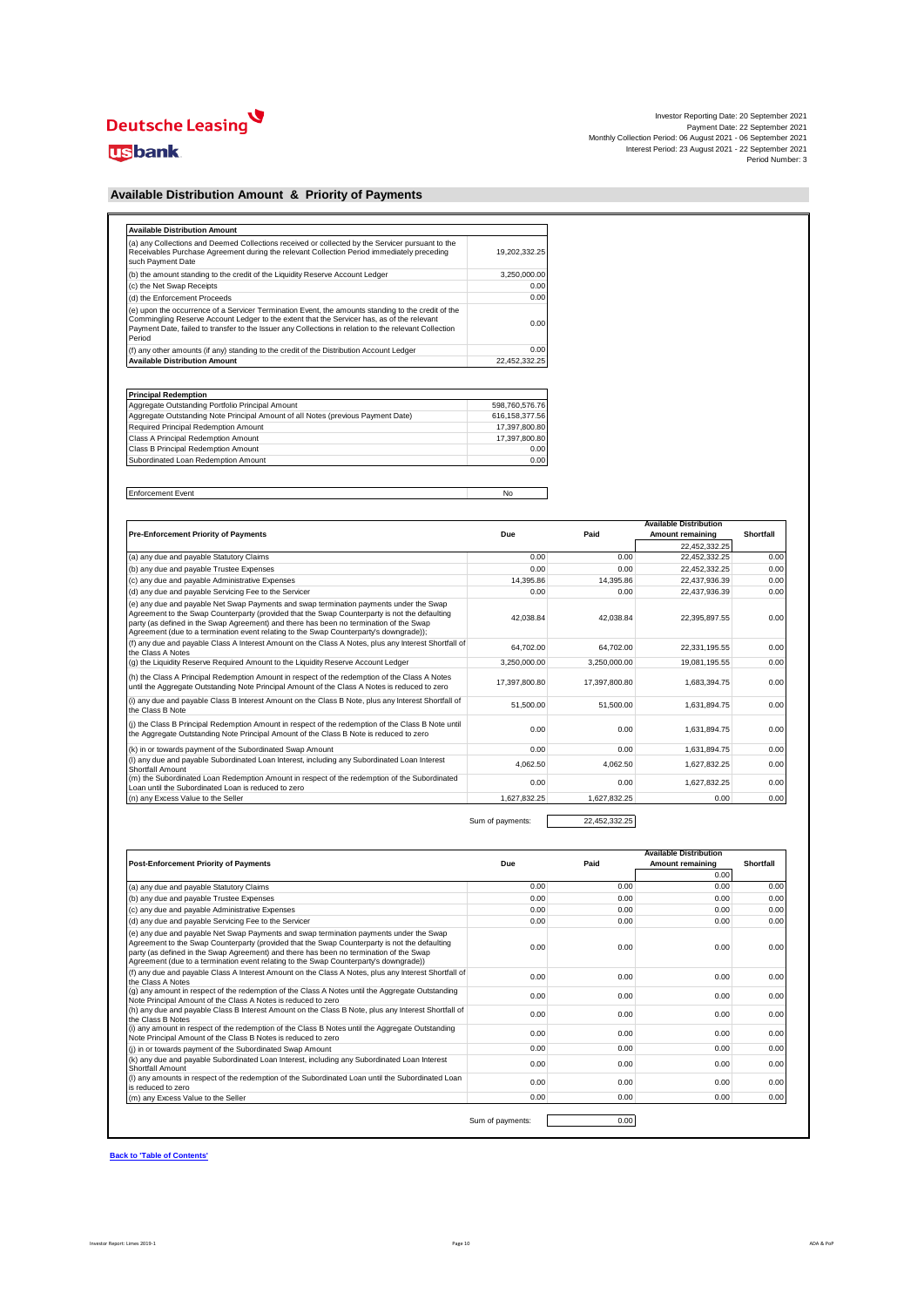## Deutsche Leasing **usbank**

Investor Reporting Date: 20 September 2021 Payment Date: 22 September 2021 Monthly Collection Period: 06 August 2021 - 06 September 2021 Interest Period: 23 August 2021 - 22 September 2021 Period Number: 3

### **Risk Retention**

| <b>Credit Enhancement - at Closing</b>                                                                                                                                                                                                                                                                                                                                                                                                                                                                                                                                                                                                                                              | <b>Size</b><br>(in EUR) | <b>Credit Enhancement</b><br>(in EUR) | <b>Credit Enhancement</b><br>(in %) | <b>Attachment Point</b><br>(in %) |
|-------------------------------------------------------------------------------------------------------------------------------------------------------------------------------------------------------------------------------------------------------------------------------------------------------------------------------------------------------------------------------------------------------------------------------------------------------------------------------------------------------------------------------------------------------------------------------------------------------------------------------------------------------------------------------------|-------------------------|---------------------------------------|-------------------------------------|-----------------------------------|
| Class A Notes                                                                                                                                                                                                                                                                                                                                                                                                                                                                                                                                                                                                                                                                       | 588,200,000.00          | 65,050,000.00                         | 10.01%                              | 9.51%                             |
| Class B Notes                                                                                                                                                                                                                                                                                                                                                                                                                                                                                                                                                                                                                                                                       | 61,800,000.00           | 3.250.000.00                          | 0.50%                               | 0.00%                             |
| Subordinated Loan                                                                                                                                                                                                                                                                                                                                                                                                                                                                                                                                                                                                                                                                   | 3.250.000.00            |                                       |                                     |                                   |
| Credit Enhancement - on current Payment Date                                                                                                                                                                                                                                                                                                                                                                                                                                                                                                                                                                                                                                        | Size<br>(in EUR)        | <b>Credit Enhancement</b><br>(in EUR) | <b>Credit Enhancement</b><br>(in %) | <b>Attachment Point</b><br>(in %) |
| Class A Notes                                                                                                                                                                                                                                                                                                                                                                                                                                                                                                                                                                                                                                                                       | 536.960.576.76          | 65,050,000.00                         | 10.86%                              | 10.32%                            |
| Class B Notes                                                                                                                                                                                                                                                                                                                                                                                                                                                                                                                                                                                                                                                                       | 61,800,000.00           | 3,250,000.00                          | 0.54%                               | 0.00%                             |
| Subordinated Loan                                                                                                                                                                                                                                                                                                                                                                                                                                                                                                                                                                                                                                                                   | 3.250.000.00            |                                       |                                     |                                   |
| Retention of net economic interest                                                                                                                                                                                                                                                                                                                                                                                                                                                                                                                                                                                                                                                  |                         | <b>Total amount</b><br>(in EUR)       | Retention<br>(in %)                 |                                   |
| Class B Notes                                                                                                                                                                                                                                                                                                                                                                                                                                                                                                                                                                                                                                                                       |                         | 61,800,000.00                         |                                     |                                   |
| Subordinated Loan                                                                                                                                                                                                                                                                                                                                                                                                                                                                                                                                                                                                                                                                   |                         | 3.250.000.00                          |                                     |                                   |
| <b>Retention by the Seller</b>                                                                                                                                                                                                                                                                                                                                                                                                                                                                                                                                                                                                                                                      |                         | 65.050.000.00                         | 10.86%                              |                                   |
| Deutsche Leasing Sparkassen AG & Co. KG - in its capacity as Seller, as Subordinated Lender and as "originator" within the meaning of the Securitisation<br>Regulation - will retain for the life of the Transaction a material net economic interest of not less than 5 per cent. in the Transaction in accordance with article 6<br>paragraph (3)(d) of the Securitisation Regulation. The Seller will (i) retain, on an ongoing basis until the earlier of the redemption of the Class A Notes in full and<br>the Final Maturity Date, the Class B Note, in its capacity as Class B Note Purchaser, and (ii) retain, in its capacity as Subordinated Lender, on an ongoing basis |                         |                                       |                                     |                                   |
| until the earlier of the redemption of the Class A Notes in full and the Final Maturity Date, a first loss tranche constituted by the claim for repayment of a loan<br>advance in an initial principal amount of EUR 3,250,000 (the "Subordinated Loan") made available by the Subordinated Lender to the Issuer under the<br>Subordinated Loan Agreement as of the Closing Date so that the sum of the aggregate principal amount of the Class B Notes and the principal amount of the<br>Subordinated Loan is equal to at least 5 per cent. of the nominal amount of the "securitised exposures" (i.e. the Purchased Receivables).                                                |                         |                                       |                                     |                                   |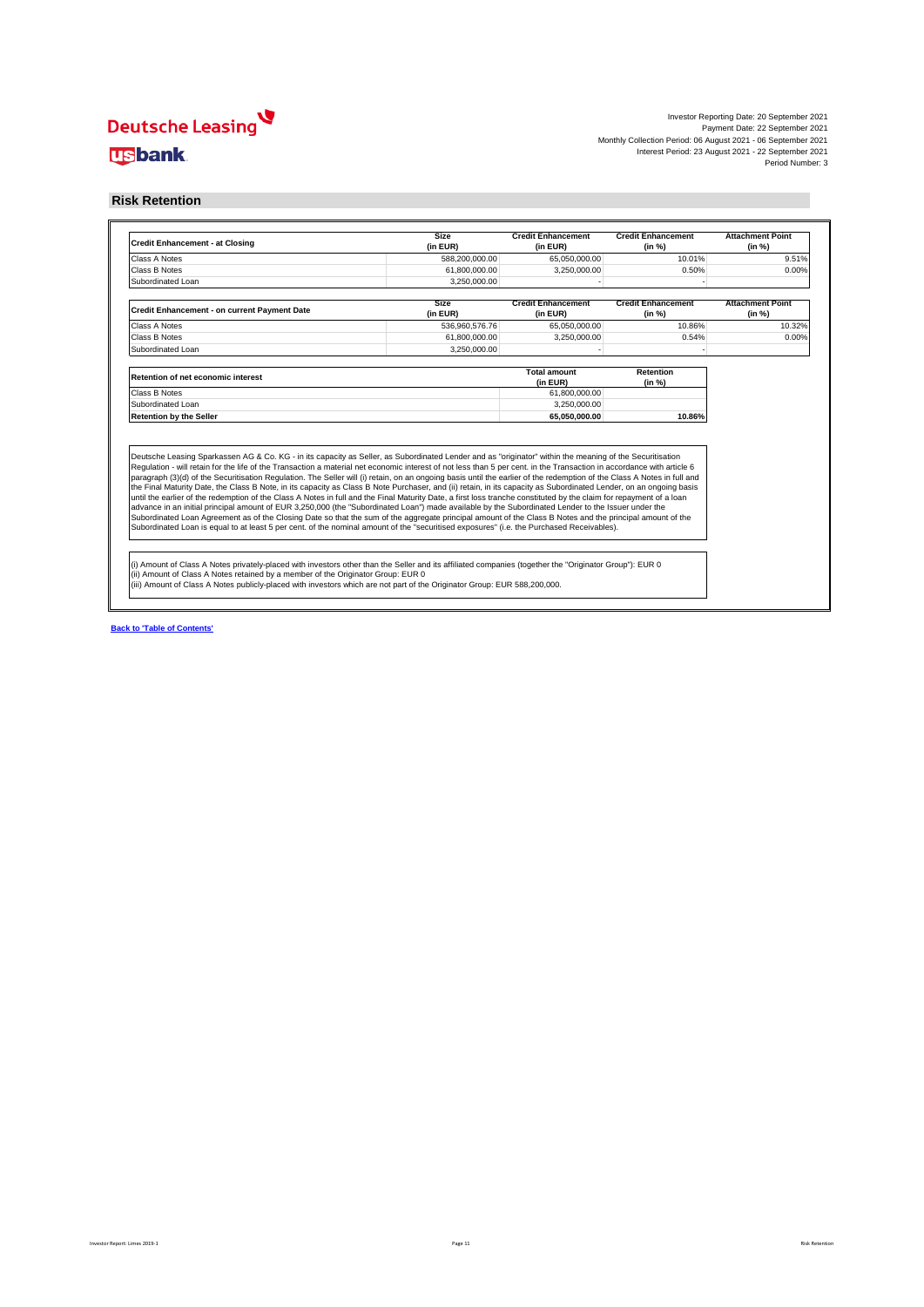

### **Collection Report**

| Aggregate Outstanding Portfolio Principal Amount (previous Cut-Off Date)                            | 616, 158, 377.56 |
|-----------------------------------------------------------------------------------------------------|------------------|
|                                                                                                     |                  |
| <b>Collections</b>                                                                                  | 19,202,332.25    |
| Interest                                                                                            | 1,968,205.05     |
| Recoveries (from Defaulted Receivables)                                                             | 953.29           |
| Principal prepayments                                                                               | 1,638,825.83     |
| Scheduled principal                                                                                 | 15,594,348.08    |
|                                                                                                     |                  |
| <b>Deemed Collections</b>                                                                           | 0.00             |
| (a) any Purchased Receivable is not an Eligible Receivable                                          | 0.00             |
| (b) the Outstanding Principal Amount of a Purchased Receivable is reduced as a result of a Dilution | 0.00             |
| (c) any Purchased Receivable is affected by any defences or objections or any other counter claims  | 0.00             |
| (d) any Representations and Warranties prove to have been incorrect                                 | 0.00             |
| <b>Defaulted Receivables</b>                                                                        | 164,626.89       |
|                                                                                                     |                  |
| Aggregate Outstanding Portfolio Principal Amount (current Cut-Off Date)                             | 598,760,576.76   |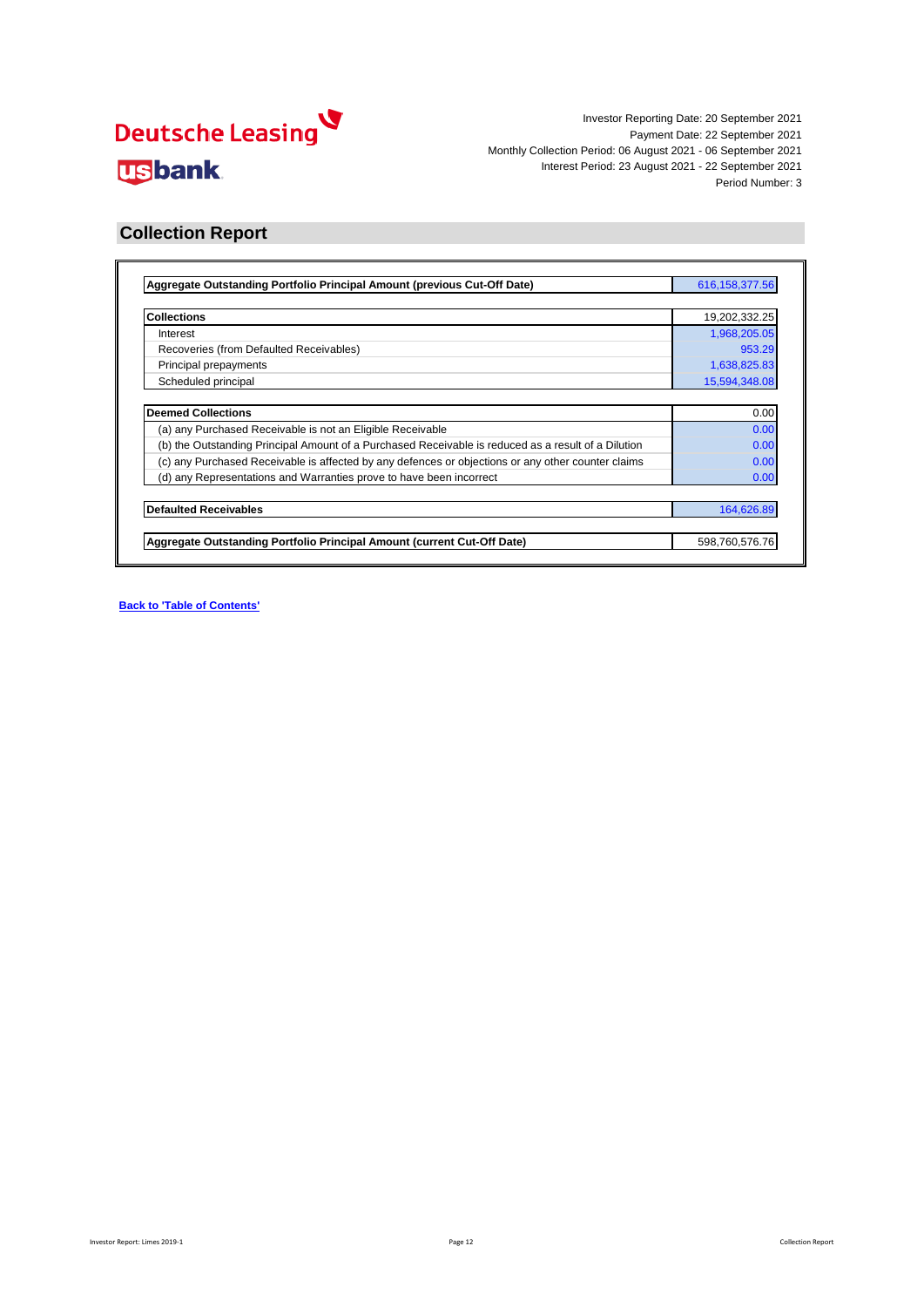# <mark>V</mark><br>الاتصاد السلطان<br>المسلم

Investor Reporting Date: 20 September 2021 Investor Reporting Date: 20 September 2021 Payment Date: 22 September 2021 Payment Date: 22 September 2021 Monthly Collection Period: 06 August 2021 - 06 September 2021 Monthly Collection Period: 06 August 2021 - 06 September 2021 Interest Period: 23 August 2021 - 22 September 2021 Interest Period: 23 August 2021 - 22 September 2021 Period Number: 3 Period Number: 3

| Performance                                 |                               |                                                                 |                             |                |                |                                    |                    |                           |                                   |                   |                          |                             | Performance                   |                                |                                     |              |                     |            |             |              |              |               |
|---------------------------------------------|-------------------------------|-----------------------------------------------------------------|-----------------------------|----------------|----------------|------------------------------------|--------------------|---------------------------|-----------------------------------|-------------------|--------------------------|-----------------------------|-------------------------------|--------------------------------|-------------------------------------|--------------|---------------------|------------|-------------|--------------|--------------|---------------|
|                                             |                               |                                                                 |                             | PREPAYMENTS    |                |                                    |                    | <b>DEFAULTS</b>           |                                   |                   | RECOVERIES               |                             |                               |                                |                                     |              |                     |            |             |              |              | DELINQUENCIE: |
| Period                                      | Cut-Off Date                  | Appregate Outstanding<br>Portfolio Principal<br><b>American</b> | Progayments                 | SMM            | CPR.           | Number of<br>Defaulted<br>Contract | <b>Detaults</b>    | <b>Cumulative Default</b> | Cumulative<br><b>Default Rate</b> | <b>Recoveries</b> | Cumulative<br>Recoveries | Cumulative<br>Recovery Rate | Period                        | Cus-Off Date                   | Not delinquent                      | 1-30 days    | 21-60 days          | 61-90 days | 91-120 days | 121-150 days | $> 150$ days | Not delig     |
|                                             | 0706/2021                     | <b>CAS GOS GOS S</b>                                            |                             |                |                |                                    |                    |                           |                                   |                   |                          |                             |                               | 07/06/2021                     |                                     |              |                     |            |             |              |              |               |
|                                             | 06/07/2021                    | 4/4 6/4 268 26                                                  | w m                         | 0.07%          | oathy          |                                    |                    | 56,697.09                 | Adm                               |                   |                          | 0.00%                       |                               | 06/07/2021                     |                                     | <b>COLOR</b> |                     |            |             |              |              | 99.6          |
| $\mathbf{z}$<br>$\sim$                      | 06/08/2021<br>06/09/2021      | 616.158.377.56<br><b>CAR 7AM CHE 7A</b>                         | 1,792,5241<br>$-1.00000000$ | 0.27%<br>0.92% | 3.22%<br>9.95% |                                    | \$203.2<br>104,000 | 66,080.39<br>230,707.28   | didn's<br>A Auto                  | 100000            | 3,869.58<br>4,822.87     | 5.80%<br>2.099              | $\hat{z}$                     | 09/08/2021<br>06/09/2021       | 6138062172<br><b>Call Add + Vox</b> | 2.272.160.36 | ×<br><b>CAN ANA</b> |            |             |              | 600          | 99.6<br>99.6  |
|                                             | 06/10/2021                    |                                                                 |                             |                |                |                                    |                    |                           |                                   |                   |                          |                             | $\overline{A}$                | 09/10/2021                     |                                     |              |                     |            |             |              |              |               |
| $\sim$                                      | 06/11/2021                    |                                                                 |                             |                |                |                                    |                    |                           |                                   |                   |                          |                             | $\epsilon$                    | 09112021                       |                                     |              |                     |            |             |              |              |               |
|                                             | 06/12/2021                    |                                                                 |                             |                |                |                                    |                    |                           |                                   |                   |                          |                             |                               | 09/12/2021                     |                                     |              |                     |            |             |              |              |               |
| $\mathbf{v}$                                | 06/01/2022                    |                                                                 |                             |                |                |                                    |                    |                           |                                   |                   |                          |                             |                               | 06/01/2022                     |                                     |              |                     |            |             |              |              |               |
| $\ddot{\phantom{a}}$                        | 06/02/2022                    |                                                                 |                             |                |                |                                    |                    |                           |                                   |                   |                          |                             | $\sim$                        | 06/02/2022                     |                                     |              |                     |            |             |              |              |               |
| 10                                          | 06/03/2022<br>06/06/2022      |                                                                 |                             |                |                |                                    |                    |                           |                                   |                   |                          |                             | $50 -$                        | 06/03/2022<br>06/04/2022       |                                     |              |                     |            |             |              |              |               |
| $\overline{11}$                             | nuscion                       |                                                                 |                             |                |                |                                    |                    |                           |                                   |                   |                          |                             | $\overline{\phantom{a}}$      | nunctions.                     |                                     |              |                     |            |             |              |              |               |
| $\mathbf{e}$                                | nemerance.                    |                                                                 |                             |                |                |                                    |                    |                           |                                   |                   |                          |                             | 42                            | nunctions.                     |                                     |              |                     |            |             |              |              |               |
| $12 -$                                      | ourchass:                     |                                                                 |                             |                |                |                                    |                    |                           |                                   |                   |                          |                             | 12                            | 06/07/2022                     |                                     |              |                     |            |             |              |              |               |
| $\overline{14}$<br>$\overline{\phantom{a}}$ | 06/08/2022                    |                                                                 |                             |                |                |                                    |                    |                           |                                   |                   |                          |                             | 54<br>45                      | 06/08/2022                     |                                     |              |                     |            |             |              |              |               |
| 16                                          | 06/09/2022<br>06/10/2022      |                                                                 |                             |                |                |                                    |                    |                           |                                   |                   |                          |                             | 19                            | 06/09/2022<br>09/10/2022       |                                     |              |                     |            |             |              |              |               |
| 17                                          | 06/11/2022                    |                                                                 |                             |                |                |                                    |                    |                           |                                   |                   |                          |                             | 17                            | 09/11/2022                     |                                     |              |                     |            |             |              |              |               |
| 18                                          | 06/12/2022                    |                                                                 |                             |                |                |                                    |                    |                           |                                   |                   |                          |                             | 18                            | 09/12/2022                     |                                     |              |                     |            |             |              |              |               |
| 19                                          | 06/01/2023                    |                                                                 |                             |                |                |                                    |                    |                           |                                   |                   |                          |                             | 29                            | 06/01/2023                     |                                     |              |                     |            |             |              |              |               |
|                                             | 06/02/2023                    |                                                                 |                             |                |                |                                    |                    |                           |                                   |                   |                          |                             | A6                            | constraints                    |                                     |              |                     |            |             |              |              |               |
| $^{2+}$<br>14                               | numeros                       |                                                                 |                             |                |                |                                    |                    |                           |                                   |                   |                          |                             | $^{44}$<br>$\sim$             | numeros                        |                                     |              |                     |            |             |              |              |               |
| A6                                          | 06/06/2023<br>06/05/2022      |                                                                 |                             |                |                |                                    |                    |                           |                                   |                   |                          |                             | $^{22}$                       | 06/04/2023<br>06052023         |                                     |              |                     |            |             |              |              |               |
| 24                                          | 06/06/2023                    |                                                                 |                             |                |                |                                    |                    |                           |                                   |                   |                          |                             | 24                            | 06/06/2023                     |                                     |              |                     |            |             |              |              |               |
| $^{26}$                                     | ourcrosss                     |                                                                 |                             |                |                |                                    |                    |                           |                                   |                   |                          |                             | 26                            | 06/07/2023                     |                                     |              |                     |            |             |              |              |               |
| $\sim$                                      | 06/08/2023                    |                                                                 |                             |                |                |                                    |                    |                           |                                   |                   |                          |                             | $\sim$                        | 06/06/2023                     |                                     |              |                     |            |             |              |              |               |
| 27                                          | 06/09/2023                    |                                                                 |                             |                |                |                                    |                    |                           |                                   |                   |                          |                             | 27                            | 06/09/2023                     |                                     |              |                     |            |             |              |              |               |
|                                             | 06/10/2023<br>06/11/2023      |                                                                 |                             |                |                |                                    |                    |                           |                                   |                   |                          |                             | AA<br>Ab.                     | <b>GENERATOR</b><br>09/11/2023 |                                     |              |                     |            |             |              |              |               |
| $20 -$                                      | 06/12/2023                    |                                                                 |                             |                |                |                                    |                    |                           |                                   |                   |                          |                             | 20                            | 09/12/2023                     |                                     |              |                     |            |             |              |              |               |
| $^{2}$                                      | OG/OK/2024                    |                                                                 |                             |                |                |                                    |                    |                           |                                   |                   |                          |                             | $^{44}$                       | 06/01/2024                     |                                     |              |                     |            |             |              |              |               |
| -99                                         | 06/02/2024                    |                                                                 |                             |                |                |                                    |                    |                           |                                   |                   |                          |                             | 42                            | 09/02/2024                     |                                     |              |                     |            |             |              |              |               |
| $^{46}$                                     | 06/03/2024                    |                                                                 |                             |                |                |                                    |                    |                           |                                   |                   |                          |                             | 22                            | 09/03/2024                     |                                     |              |                     |            |             |              |              |               |
| 24<br>×                                     | 06/06/2024<br>06/05/2024      |                                                                 |                             |                |                |                                    |                    |                           |                                   |                   |                          |                             | 34<br>$\overline{\mathbf{z}}$ | 06/04/2024<br>0605/2024        |                                     |              |                     |            |             |              |              |               |
|                                             | 06/06/2024                    |                                                                 |                             |                |                |                                    |                    |                           |                                   |                   |                          |                             | $^{46}$                       | 06/06/2024                     |                                     |              |                     |            |             |              |              |               |
| AB.                                         | ourchase.                     |                                                                 |                             |                |                |                                    |                    |                           |                                   |                   |                          |                             | 42.                           | 06/07/2024                     |                                     |              |                     |            |             |              |              |               |
| 28                                          | 06/08/2024                    |                                                                 |                             |                |                |                                    |                    |                           |                                   |                   |                          |                             | 28                            | 06/08/2024                     |                                     |              |                     |            |             |              |              |               |
| $^{46}$                                     | 06/09/2024                    |                                                                 |                             |                |                |                                    |                    |                           |                                   |                   |                          |                             | 24                            | 06/09/2024                     |                                     |              |                     |            |             |              |              |               |
| ×                                           | 06/10/2024                    |                                                                 |                             |                |                |                                    |                    |                           |                                   |                   |                          |                             | 40                            | 09/10/2024                     |                                     |              |                     |            |             |              |              |               |
| 41<br>$\overline{a}$                        | 06/11/2024<br><b>GENVIOLA</b> |                                                                 |                             |                |                |                                    |                    |                           |                                   |                   |                          |                             | 41<br>$\rightarrow$           | 09/11/2024<br><b>Grandelia</b> |                                     |              |                     |            |             |              |              |               |
| <b>A</b>                                    | <b>GENERATOR</b>              |                                                                 |                             |                |                |                                    |                    |                           |                                   |                   |                          |                             | $\mathbf{r}$                  | <b>GOVINADO</b>                |                                     |              |                     |            |             |              |              |               |
| $\overline{a}$                              | 06/02/2025                    |                                                                 |                             |                |                |                                    |                    |                           |                                   |                   |                          |                             | 44                            | 06/02/2025                     |                                     |              |                     |            |             |              |              |               |
| $\overline{\phantom{a}}$                    | 06/03/2025                    |                                                                 |                             |                |                |                                    |                    |                           |                                   |                   |                          |                             | 45                            | 06/03/2025                     |                                     |              |                     |            |             |              |              |               |
| 46                                          | 06/06/2025                    |                                                                 |                             |                |                |                                    |                    |                           |                                   |                   |                          |                             | 46                            | 06/04/2025                     |                                     |              |                     |            |             |              |              |               |
| $\sigma$<br>$\bullet$                       | outscape<br>06/06/2025        |                                                                 |                             |                |                |                                    |                    |                           |                                   |                   |                          |                             | Q<br>48                       | 06/06/2025<br>06/06/2025       |                                     |              |                     |            |             |              |              |               |
| $\bullet$                                   | ourcropps                     |                                                                 |                             |                |                |                                    |                    |                           |                                   |                   |                          |                             | $49-$                         | 06/07/2025                     |                                     |              |                     |            |             |              |              |               |
| $\overline{a}$                              | 06/08/2025                    |                                                                 |                             |                |                |                                    |                    |                           |                                   |                   |                          |                             | sh                            | 0608/2023                      |                                     |              |                     |            |             |              |              |               |
| <b>SS</b>                                   | numerous.                     |                                                                 |                             |                |                |                                    |                    |                           |                                   |                   |                          |                             | <b>KK</b>                     | nungered.                      |                                     |              |                     |            |             |              |              |               |
| $\overline{u}$                              | 06/10/2025                    |                                                                 |                             |                |                |                                    |                    |                           |                                   |                   |                          |                             | 52                            | 09/10/2025                     |                                     |              |                     |            |             |              |              |               |
| $\overline{\phantom{a}}$                    | 06/11/2026                    |                                                                 |                             |                |                |                                    |                    |                           |                                   |                   |                          |                             | ca.                           | 06/11/2025                     |                                     |              |                     |            |             |              |              |               |
| $\sim$<br>$^{56}$                           | 06/12/2020<br>06/01/2026      |                                                                 |                             |                |                |                                    |                    |                           |                                   |                   |                          |                             | C4<br>66                      | 09/12/2020<br>06/01/2026       |                                     |              |                     |            |             |              |              |               |
| 56                                          | 06/02/2026                    |                                                                 |                             |                |                |                                    |                    |                           |                                   |                   |                          |                             | 59                            | 09/02/2026                     |                                     |              |                     |            |             |              |              |               |
| $\sigma$                                    | 06/03/2026                    |                                                                 |                             |                |                |                                    |                    |                           |                                   |                   |                          |                             | 57                            | 09/03/2020                     |                                     |              |                     |            |             |              |              |               |
| SR.                                         | 06/06/2026                    |                                                                 |                             |                |                |                                    |                    |                           |                                   |                   |                          |                             | sa                            | 06/04/2026                     |                                     |              |                     |            |             |              |              |               |
|                                             | <b>ARMEDIAN</b>               |                                                                 |                             |                |                |                                    |                    |                           |                                   |                   |                          |                             | $\sim$                        | <b>GEOGRAPHY</b>               |                                     |              |                     |            |             |              |              |               |
| 40                                          | 06/06/2026                    |                                                                 |                             |                |                |                                    |                    |                           |                                   |                   |                          |                             | $40 -$                        | 06/06/2026                     |                                     |              |                     |            |             |              |              |               |
| <b>Back to 'Table of Contents'</b>          |                               |                                                                 |                             |                |                |                                    |                    |                           |                                   |                   |                          |                             |                               |                                |                                     |              |                     |            |             |              |              |               |

|                          |                               | Approgate Outstanding            | <b>PREPAYMENTS</b>            |                 |                   | Number of |                       | DEFAULTS                   |                                    |            | RECOVERIES               |                                     |                                              |                          |                          |                   |            |            |             |              | <b>DELINQUENCIES</b> |                |                |             |                  |              |               |              |
|--------------------------|-------------------------------|----------------------------------|-------------------------------|-----------------|-------------------|-----------|-----------------------|----------------------------|------------------------------------|------------|--------------------------|-------------------------------------|----------------------------------------------|--------------------------|--------------------------|-------------------|------------|------------|-------------|--------------|----------------------|----------------|----------------|-------------|------------------|--------------|---------------|--------------|
| iod                      | Cut-Off Date                  | Portfolio Principal              | Ргадаулисса                   | SMM             | CPR               | Defaulted | Detaults              | <b>Cumulative Defaults</b> | Cursulative<br><b>Default Rate</b> | Recoveries | Cumulative<br>Recoveries | Cursulative<br><b>Recovery Rate</b> | Period                                       | Cus-Off Date             | Not delinquent           | 1-30 days         | 21-60 days | 61-90 days | 91-120 days | 121-150 days | > 150 days           | Not delinquent | 1-30 days      | 31-60 days  | 61-98 days       | 91-120 days  | 121-150 days  | > 150 days   |
|                          | 07062021                      | <b>CARD AND A</b>                |                               |                 |                   |           |                       |                            |                                    |            |                          |                                     |                                              | 0706/2021                |                          |                   |            |            |             |              |                      |                |                |             |                  |              |               |              |
| c.                       | numbers.                      | 400 KW 264 26                    | <b>CANADA MARK</b>            | 0.02            | Caller            |           | <b>CEANS A</b>        | 56,097.09                  | <b>A Ball</b>                      |            |                          | 0.009                               | <b>Contract Contract Contract</b>            | numerous.                | 691625629                | <b>A CAN AREA</b> |            |            |             |              |                      | <b>SOLDS</b>   | OWN.           | 0.0%        | <b>A BM</b>      | <b>CARDO</b> | <b>CARL</b>   | Arrest 1     |
|                          | 06/08/2021<br>06/09/2021      | 616.158.377.56<br>598,760,576.76 | 1,732,524.08<br>14.000.000.00 | 0.27%<br>-0.929 | 3.23%<br>$-9.65%$ |           | \$260.00<br>104000-01 | 66,080.29<br>230,707.28    | cors.<br>com                       |            | 3,809.58<br>4,822.87     | 5,90%<br>2,099                      | $\rightarrow$<br>$\rightarrow$               | 09/08/2021<br>09/09/2021 | 613806217<br>506-469.132 | 2.272.160.36      |            |            |             |              |                      | sees.<br>99.6% | o.etc.<br>0.4% | 0.0%<br>cos | 0.0%<br>$-0.0\%$ | 0.0%<br>OZN. | 0.0%<br>a.ons | 0.0%<br>0.0% |
|                          | GENNISON                      |                                  |                               |                 |                   |           |                       |                            |                                    |            |                          |                                     | $\sim$                                       | Contribute               |                          |                   |            |            |             |              |                      |                |                |             |                  |              |               |              |
|                          | 06/11/2021                    |                                  |                               |                 |                   |           |                       |                            |                                    |            |                          |                                     | $\sim$                                       | 09/11/2021               |                          |                   |            |            |             |              |                      |                |                |             |                  |              |               |              |
|                          | 06/12/2021                    |                                  |                               |                 |                   |           |                       |                            |                                    |            |                          |                                     | -6                                           | 09122021                 |                          |                   |            |            |             |              |                      |                |                |             |                  |              |               |              |
|                          | 06/01/2022                    |                                  |                               |                 |                   |           |                       |                            |                                    |            |                          |                                     | $\sim$                                       | 06/01/2022               |                          |                   |            |            |             |              |                      |                |                |             |                  |              |               |              |
|                          | 06/02/2022                    |                                  |                               |                 |                   |           |                       |                            |                                    |            |                          |                                     | $\mathbb{R}$                                 | 06/02/2022               |                          |                   |            |            |             |              |                      |                |                |             |                  |              |               |              |
|                          | 06/03/2022                    |                                  |                               |                 |                   |           |                       |                            |                                    |            |                          |                                     | $\overline{\phantom{a}}$                     | Gondales -               |                          |                   |            |            |             |              |                      |                |                |             |                  |              |               |              |
| ×.                       | 06/06/2022<br><b>NAMARING</b> |                                  |                               |                 |                   |           |                       |                            |                                    |            |                          |                                     | 10<br>$\sim$                                 | 06/04/2022<br>nunctions) |                          |                   |            |            |             |              |                      |                |                |             |                  |              |               |              |
|                          | 06/06/2022                    |                                  |                               |                 |                   |           |                       |                            |                                    |            |                          |                                     | <b>AND IN</b>                                | 06/06/2022               |                          |                   |            |            |             |              |                      |                |                |             |                  |              |               |              |
|                          | 06/07/2022                    |                                  |                               |                 |                   |           |                       |                            |                                    |            |                          |                                     | 13                                           | 06/07/2022               |                          |                   |            |            |             |              |                      |                |                |             |                  |              |               |              |
| u.                       | 06/08/2022                    |                                  |                               |                 |                   |           |                       |                            |                                    |            |                          |                                     | <b>SALE</b>                                  | 09/09/2022               |                          |                   |            |            |             |              |                      |                |                |             |                  |              |               |              |
|                          | numeroso.                     |                                  |                               |                 |                   |           |                       |                            |                                    |            |                          |                                     | $\alpha$                                     | 06/09/2022               |                          |                   |            |            |             |              |                      |                |                |             |                  |              |               |              |
| ú.                       | 06/10/2022                    |                                  |                               |                 |                   |           |                       |                            |                                    |            |                          |                                     | 140.                                         | 09102022                 |                          |                   |            |            |             |              |                      |                |                |             |                  |              |               |              |
| $\overline{\phantom{a}}$ | 06/11/2022                    |                                  |                               |                 |                   |           |                       |                            |                                    |            |                          |                                     | $\overline{v}$                               | 09112022                 |                          |                   |            |            |             |              |                      |                |                |             |                  |              |               |              |
| ×.<br>s.                 | 06/12/2022<br>06/05/2023      |                                  |                               |                 |                   |           |                       |                            |                                    |            |                          |                                     | 18<br>19.11                                  | 09/12/2022<br>06/01/2023 |                          |                   |            |            |             |              |                      |                |                |             |                  |              |               |              |
|                          | 06/02/2023                    |                                  |                               |                 |                   |           |                       |                            |                                    |            |                          |                                     | $\overline{\phantom{a}}$                     | 06/02/2023               |                          |                   |            |            |             |              |                      |                |                |             |                  |              |               |              |
|                          | 06/03/2023                    |                                  |                               |                 |                   |           |                       |                            |                                    |            |                          |                                     | 21                                           | constrato                |                          |                   |            |            |             |              |                      |                |                |             |                  |              |               |              |
|                          | newwww.                       |                                  |                               |                 |                   |           |                       |                            |                                    |            |                          |                                     | <b>AN</b>                                    | converse)                |                          |                   |            |            |             |              |                      |                |                |             |                  |              |               |              |
| ń.                       | 06/05/2023                    |                                  |                               |                 |                   |           |                       |                            |                                    |            |                          |                                     | <b>AN</b>                                    | 06050023                 |                          |                   |            |            |             |              |                      |                |                |             |                  |              |               |              |
| u                        | 06/06/2023                    |                                  |                               |                 |                   |           |                       |                            |                                    |            |                          |                                     | 24                                           | 06/06/2023               |                          |                   |            |            |             |              |                      |                |                |             |                  |              |               |              |
|                          | ourchases.<br>numerous.       |                                  |                               |                 |                   |           |                       |                            |                                    |            |                          |                                     | $-95$                                        | 09/07/2023<br>constraint |                          |                   |            |            |             |              |                      |                |                |             |                  |              |               |              |
|                          | 06/09/2023                    |                                  |                               |                 |                   |           |                       |                            |                                    |            |                          |                                     | 14<br>$\overline{v}$                         | 06/09/2023               |                          |                   |            |            |             |              |                      |                |                |             |                  |              |               |              |
|                          | concerso                      |                                  |                               |                 |                   |           |                       |                            |                                    |            |                          |                                     | 28                                           | 09/10/2023               |                          |                   |            |            |             |              |                      |                |                |             |                  |              |               |              |
| u                        | 06/11/2023                    |                                  |                               |                 |                   |           |                       |                            |                                    |            |                          |                                     | 29                                           | 09/11/2022               |                          |                   |            |            |             |              |                      |                |                |             |                  |              |               |              |
| ń                        | 06/12/2023                    |                                  |                               |                 |                   |           |                       |                            |                                    |            |                          |                                     | 20                                           | 09/12/2023               |                          |                   |            |            |             |              |                      |                |                |             |                  |              |               |              |
|                          | 06/01/2024                    |                                  |                               |                 |                   |           |                       |                            |                                    |            |                          |                                     | $\overline{a}$                               | 06/01/2024               |                          |                   |            |            |             |              |                      |                |                |             |                  |              |               |              |
|                          | newproces.                    |                                  |                               |                 |                   |           |                       |                            |                                    |            |                          |                                     | $\rightarrow$                                | 100101014                |                          |                   |            |            |             |              |                      |                |                |             |                  |              |               |              |
|                          | nemotion.<br><b>GEORGION</b>  |                                  |                               |                 |                   |           |                       |                            |                                    |            |                          |                                     | $-99 -$<br><b>Contract Contract Contract</b> | commons<br>GOM/WHA       |                          |                   |            |            |             |              |                      |                |                |             |                  |              |               |              |
|                          | 06/05/2024                    |                                  |                               |                 |                   |           |                       |                            |                                    |            |                          |                                     | 26                                           | 09/05/2024               |                          |                   |            |            |             |              |                      |                |                |             |                  |              |               |              |
|                          | 06/06/2024                    |                                  |                               |                 |                   |           |                       |                            |                                    |            |                          |                                     | 26                                           | 09/06/2024               |                          |                   |            |            |             |              |                      |                |                |             |                  |              |               |              |
|                          | GENEVANIA                     |                                  |                               |                 |                   |           |                       |                            |                                    |            |                          |                                     | $\overline{v}$                               | CONTRACTOR               |                          |                   |            |            |             |              |                      |                |                |             |                  |              |               |              |
| ú                        | 06/08/2024                    |                                  |                               |                 |                   |           |                       |                            |                                    |            |                          |                                     | 28                                           | 09/08/2024               |                          |                   |            |            |             |              |                      |                |                |             |                  |              |               |              |
|                          | 06/09/2024                    |                                  |                               |                 |                   |           |                       |                            |                                    |            |                          |                                     | $\overline{\mathbf{r}}$                      | 0609/2024                |                          |                   |            |            |             |              |                      |                |                |             |                  |              |               |              |
| ù.                       | 06/10/2024                    |                                  |                               |                 |                   |           |                       |                            |                                    |            |                          |                                     | $40 -$                                       | 09/10/2024               |                          |                   |            |            |             |              |                      |                |                |             |                  |              |               |              |
|                          | 06/11/2024<br>06/12/2024      |                                  |                               |                 |                   |           |                       |                            |                                    |            |                          |                                     | 45<br>$\rightarrow$                          | 09/11/2024<br>09120024   |                          |                   |            |            |             |              |                      |                |                |             |                  |              |               |              |
|                          | outstates                     |                                  |                               |                 |                   |           |                       |                            |                                    |            |                          |                                     | 42                                           | 09/01/2025               |                          |                   |            |            |             |              |                      |                |                |             |                  |              |               |              |
| H                        | ourcesses.                    |                                  |                               |                 |                   |           |                       |                            |                                    |            |                          |                                     | 44                                           | 09/02/2025               |                          |                   |            |            |             |              |                      |                |                |             |                  |              |               |              |
|                          | numerous.                     |                                  |                               |                 |                   |           |                       |                            |                                    |            |                          |                                     | $\sim$                                       | numerous.                |                          |                   |            |            |             |              |                      |                |                |             |                  |              |               |              |
|                          | 06/06/2025                    |                                  |                               |                 |                   |           |                       |                            |                                    |            |                          |                                     | $49 -$                                       | 06/04/2025               |                          |                   |            |            |             |              |                      |                |                |             |                  |              |               |              |
| o.                       | outdotes                      |                                  |                               |                 |                   |           |                       |                            |                                    |            |                          |                                     | $\mathcal{L}$                                | 09/05/2025               |                          |                   |            |            |             |              |                      |                |                |             |                  |              |               |              |
| ú                        | 06/06/2025<br>ourchase        |                                  |                               |                 |                   |           |                       |                            |                                    |            |                          |                                     | AB<br>$\bullet$                              | 06/06/2025<br>06/07/2025 |                          |                   |            |            |             |              |                      |                |                |             |                  |              |               |              |
|                          | 06/08/2025                    |                                  |                               |                 |                   |           |                       |                            |                                    |            |                          |                                     | $50 -$                                       | 09/08/2025               |                          |                   |            |            |             |              |                      |                |                |             |                  |              |               |              |
|                          | outsignes.                    |                                  |                               |                 |                   |           |                       |                            |                                    |            |                          |                                     | 51                                           | 06/09/2025               |                          |                   |            |            |             |              |                      |                |                |             |                  |              |               |              |
| à.                       | 06/10/2025                    |                                  |                               |                 |                   |           |                       |                            |                                    |            |                          |                                     | 52                                           | 09/10/2025               |                          |                   |            |            |             |              |                      |                |                |             |                  |              |               |              |
|                          | 06/11/2025                    |                                  |                               |                 |                   |           |                       |                            |                                    |            |                          |                                     | $\alpha$                                     | 09/11/2025               |                          |                   |            |            |             |              |                      |                |                |             |                  |              |               |              |
|                          | 06/12/2025                    |                                  |                               |                 |                   |           |                       |                            |                                    |            |                          |                                     | 54                                           | 09/12/2025               |                          |                   |            |            |             |              |                      |                |                |             |                  |              |               |              |
|                          | 06/01/2026                    |                                  |                               |                 |                   |           |                       |                            |                                    |            |                          |                                     | 65<br>$\sim$                                 | 09/01/2029               |                          |                   |            |            |             |              |                      |                |                |             |                  |              |               |              |
|                          | 06/02/2026<br>06/03/2026      |                                  |                               |                 |                   |           |                       |                            |                                    |            |                          |                                     | $\mathcal{Q}$                                | commons<br>0603006       |                          |                   |            |            |             |              |                      |                |                |             |                  |              |               |              |
| ×                        | 06/06/2026                    |                                  |                               |                 |                   |           |                       |                            |                                    |            |                          |                                     | SR <sub>1</sub>                              | 06/04/2026               |                          |                   |            |            |             |              |                      |                |                |             |                  |              |               |              |
|                          | <b>GASCIERS</b>               |                                  |                               |                 |                   |           |                       |                            |                                    |            |                          |                                     | 69                                           | <b>GOOD COOL</b>         |                          |                   |            |            |             |              |                      |                |                |             |                  |              |               |              |
|                          | 06/06/2026                    |                                  |                               |                 |                   |           |                       |                            |                                    |            |                          |                                     | $40 -$                                       | 0606/2026                |                          |                   |            |            |             |              |                      |                |                |             |                  |              |               |              |
|                          |                               |                                  |                               |                 |                   |           |                       |                            |                                    |            |                          |                                     |                                              |                          |                          |                   |            |            |             |              |                      |                |                |             |                  |              |               |              |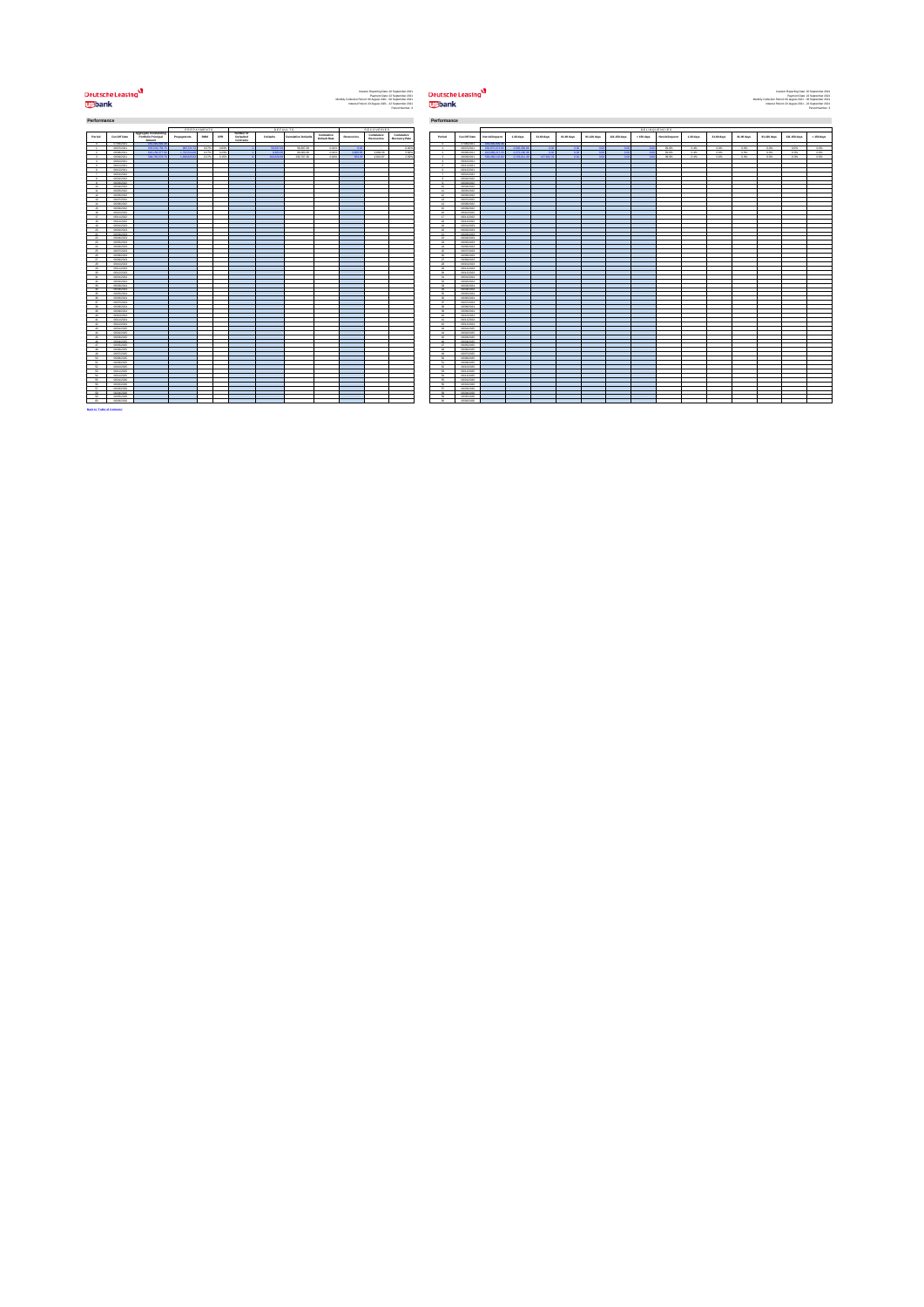

#### **Amortisation Schedule**

| n               | Cut-Off Date                         | <b>Aggregate Outstanding Portfolio</b><br><b>Principal Amount</b> | <b>Amortisation</b>         |
|-----------------|--------------------------------------|-------------------------------------------------------------------|-----------------------------|
|                 | *****************                    | 760,5                                                             | 0.00                        |
|                 | ###############                      | 583,031,044.5                                                     | <i>******************</i> * |
|                 | ****************                     | 323.2                                                             | ##################          |
| ٩               | ****************                     | 51,575,398.9                                                      | #################           |
| $\overline{4}$  | ***************                      | 56.5<br>06.6                                                      | #################           |
| Б               | ****************                     | 20,100,283.53                                                     | ##################          |
| 6               | ###############                      | 504,280,885.59                                                    | *******************         |
| 7               | ****************                     | ,329,230.01                                                       | ******************          |
| R               | ##############                       | 2.020.3                                                           | #################           |
| 9               | ##############                       | 455,788,495.45                                                    | #################           |
| 10              | ****************                     | 439.550.488.53                                                    | ###################         |
| 11              | ###############                      |                                                                   | #################           |
| 12              | ###############                      | 08.121.111.38                                                     | #################           |
| 13              | *****************                    | 92.243.600.65                                                     | ##################          |
| 14              | ###############                      |                                                                   | ******************          |
| 15              | ***************                      | 61.510.770.82                                                     | #################           |
| 16              | ****************                     | 346,754,5<br>33.10                                                | #################           |
| 17              | ###############                      | 331,716,890.08                                                    | ******************          |
| 18              | ****************                     | 316,522,937.83                                                    | ##################          |
| 19              | *****************                    | 302,521,107.20                                                    | #################           |
| 20              | ***************                      | 8,583,212.18                                                      | *******************         |
| 21              | *****************                    |                                                                   | #################           |
| $\overline{22}$ | ##############                       | 260,804,226.46                                                    | *******************         |
| 23              | ****************                     | 247,228,285.67                                                    | ###################         |
| 24              | ****************                     |                                                                   | *******************         |
| 25              | *****************                    | 220.815.333.99                                                    | #################           |
| 26              | ****************                     | 208,108,362.05                                                    | ###################         |
| 27              | *****************                    | 409.1<br>6,272                                                    | *******************         |
| 28              | ***************                      | 184,311,520.6                                                     | *******************         |
| 29              | ****************                     | 173,301,881.5                                                     | #################           |
| 30              | ###############                      | 171,821.36<br>16                                                  | ******************          |
| 31              | ****************                     | 151.640.046.14                                                    | ###################         |
| 32              | ****************                     | 141, 130, 355. 72                                                 | #################           |
| 33              | ***************                      | 130 635 201 81                                                    | #################           |
| 34              | ****************                     | 120,325,324.44                                                    | ###################         |
| 35              | *****************                    | 110,935,203.75                                                    | 9,390,120.69                |
| 36              | ###############                      | 102,043,813.21                                                    | 8,891,390.48                |
| 37              | ****************                     |                                                                   | 8,438,126.33                |
| 38              | *****************                    | 85,761,704,18                                                     | 7.843.982.76                |
| 39              | *****************                    | 78, 167, 767. 13                                                  | 7,593,937.05                |
| 40              | *****************                    | 70.960.491.78                                                     | ,207,275.<br>35             |
| 41              | ****************                     | 4.095.373.40                                                      | 6,865,118.38                |
| 42              | ****************                     | 57,901,929.82                                                     | 6,193,443.58                |
| 43              | *****************                    | 1608.662.67                                                       | 5,293,267.15                |
| AA              | *****************                    | 47.702.694.04                                                     | 4.905.968.63                |
| 45              | ****************                     | 41,502,333.03                                                     | 6,200,361.01                |
| 46              | ****************                     | 36 495 051 24                                                     | 5,007,281.79                |
| 47              | *****************                    | 31,780,513.48                                                     | 4,714,537.76                |
| 48              | *****************                    | 27 746 572 36                                                     | 4,033,941.12                |
| 49              | *****************                    | 3,361,133.4                                                       | 4,385,438.92                |
| 50              | *****************                    | n 327 022 i                                                       | 3,034,110.64                |
| 51              | ****************                     | 18,007,879.88                                                     | 2,319,142.92                |
| 52              | ****************                     | 13,688,476.99                                                     | 4.319.402.89                |
| 53              | ****************                     |                                                                   | 2,122,335.85                |
| 54              | *****************                    | 9.643.165.27                                                      | 1.922.975.87                |
| 55              | *****************                    | 8,202,000.32                                                      | 1,441,164.95                |
| 56              | *****************                    | 7,052,562.91                                                      | 1,149,437.41                |
| 57              | ###############                      | 5.954,999.46                                                      | 1,097,563.45                |
| 58              | ****************                     | 4,894,150.09                                                      | 1,060,849.37                |
| 59              | *****************                    | 4 212 576 80                                                      | 681.573.29                  |
| 60              | *****************                    | 251,636.12                                                        | 960,940.68                  |
| 61              | ****************                     | 2,747,059.29                                                      | 504,576.83                  |
| 62              | ****************                     | 1,381,788.79                                                      |                             |
| 63              | ###############                      |                                                                   | 1,365,270.50<br>510,397.87  |
|                 | ****************                     | 589,915.89                                                        | 281,475.03                  |
|                 | ****************                     | 119,635.48                                                        | 470,280.41                  |
| 64              | ****************                     |                                                                   | 116,510.77                  |
| 65              |                                      | 0.00                                                              | 3,124.71                    |
| 66              |                                      |                                                                   |                             |
| 67              | ****************                     |                                                                   |                             |
| 68              | ****************                     | 0.00                                                              | 0.00                        |
| 69              | ##############                       | 0.00                                                              | 0.00                        |
| 70              | ****************                     | 0.00                                                              | 0.00                        |
| 71              | ###############                      | 0.00                                                              | 0.00                        |
| 72              | *****************                    | 0.00                                                              | 0.00                        |
| 73              | *****************                    | n nn                                                              | 0.00                        |
| 74              | ****************                     | 0.00                                                              | 0.00                        |
| 75              | *****************                    | 0.00                                                              | 0.00                        |
| 76              | ##############                       | 0.00                                                              | 0.00                        |
| 77              | *****************                    | 0.00                                                              | 0.00                        |
| 78              | ***************                      | n nn                                                              | 0.00                        |
| 70              | ###############                      |                                                                   | 0.00                        |
| 80<br>81        | ****************<br>**************** | 0.QU<br>0.00                                                      | 0.00<br>0.00                |

#### **Back to 'Table of Contents'**

Investor Report: Limes 2019-1 Page 14 Amortisation Schedule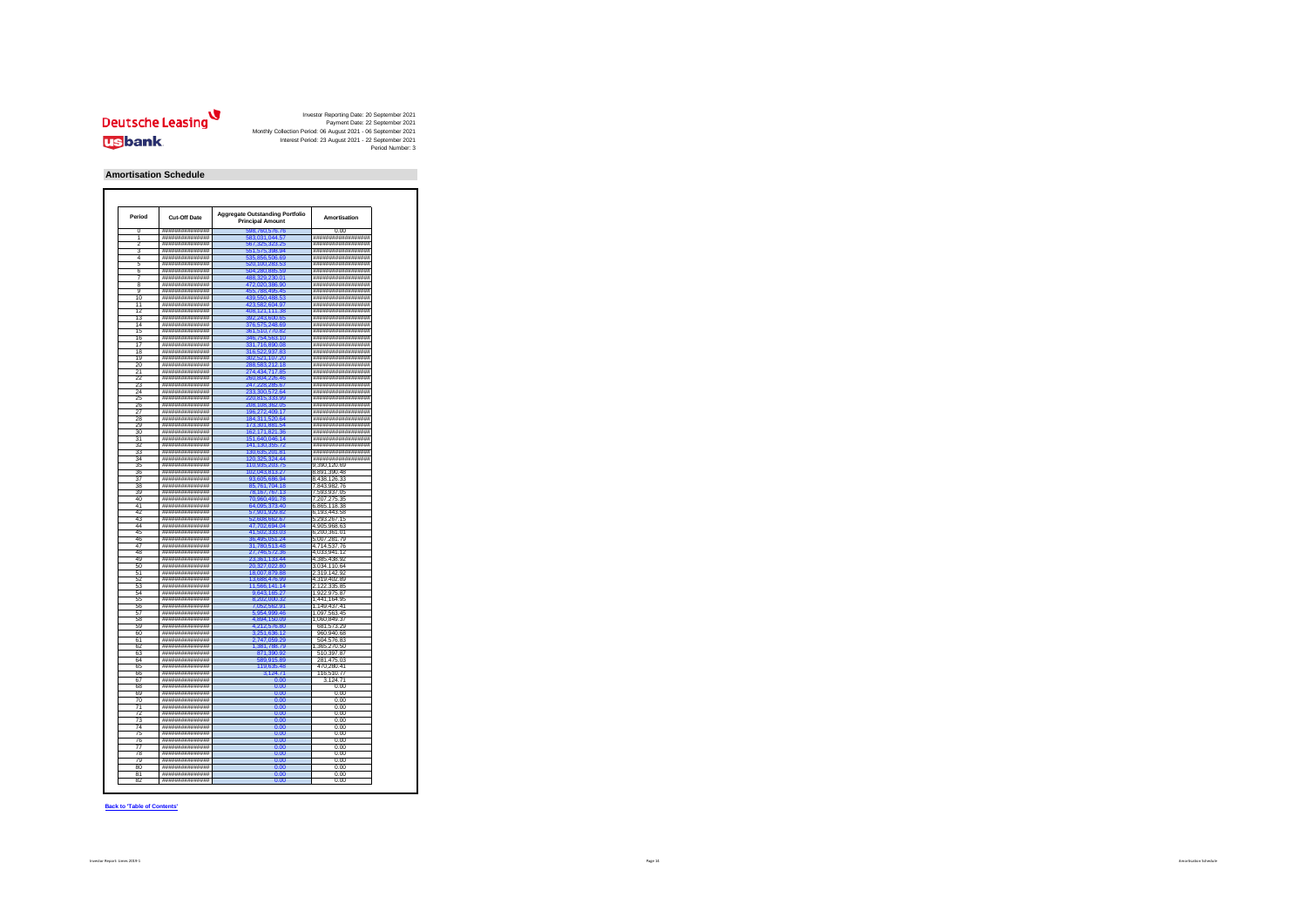

| Investor Reporting Date: 20 September 2021                    |
|---------------------------------------------------------------|
| Payment Date: 22 September 2021                               |
| Monthly Collection Period: 06 August 2021 - 06 September 2021 |
| Interest Period: 23 August 2021 - 22 September 2021           |
| Period Number: 3                                              |

#### **Stratification Tables**

| <b>Contract Type</b>                      | Number         | % of Number      | <b>Outstanding Principal Amount (EUR)</b> | % Outstanding Principal Amount |
|-------------------------------------------|----------------|------------------|-------------------------------------------|--------------------------------|
| Leasing                                   | 3,504          | 21.81%           | 168,491,294.39                            | 28.14%                         |
| Hire Purchase                             | 12,565         | 78.19%           | 430,269,282.37                            | 71.86%                         |
| <b>Grand Total</b>                        | 16,069         | 100.00%          | 598,760,576.76                            | 100.00%                        |
|                                           |                |                  |                                           |                                |
|                                           |                |                  |                                           |                                |
| <b>Asset Type</b>                         | Number         | % of Number      | <b>Outstanding Principal Amount (EUR)</b> | % Outstanding Principal Amount |
| Other Equipment                           | 6,243          | 38.85%           | 234,969,818.97                            | 39.24%                         |
| <b>Construction Machinery</b>             | 3,180          | 19.79%           | 182,574,692.06                            | 30.49%                         |
| Vehicles                                  | 6,646          | 41.36%           | 181,216,065.73                            | 30.27%                         |
| <b>Grand Total</b>                        | 16,069         | 100.00%          | 598,760,576.76                            | 100.00%                        |
|                                           |                |                  |                                           |                                |
| <b>Outstanding Principal Amount (EUR)</b> | Number         | % of Number      | <b>Outstanding Principal Amount (EUR)</b> | % Outstanding Principal Amount |
| $0-10,000$                                | 3,901          | 24.28%           | 24,104,520.26                             | 4.03%                          |
| 10,000-20,000                             | 4,439          | 27.62%           | 64,863,614.14                             | 10.83%                         |
| 20,000-30,000                             | 2,506          | 15.60%           | 61,237,516.36                             | 10.23%                         |
| 30,000-40,000 [                           | 1,544          | 9.61%            | 53,524,947.86                             | 8.94%                          |
| 40,000-50,000                             | 833            | 5.18%            | 37,048,735.61                             | 6.19%                          |
| 50,000-60,000                             | 616            | 3.83%            | 33,735,714.48                             | 5.63%                          |
| 60,000-70,000                             | 403            | 2.51%            | 26,082,467.41                             | 4.36%                          |
| 70,000-80,000                             | 309            | 1.92%            | 23,100,235.54                             | 3.86%                          |
| 80,000-90,000                             | 270            | 1.68%            | 22,907,253.89                             | 3.83%                          |
| 90,000-100,000                            | 197            | 1.23%            | 18,684,491.99                             | 3.12%                          |
| 100,000-150,000                           | 536            | 3.34%            | 64,832,684.79                             | 10.83%                         |
| 150,000-200,000                           | 207            | 1.29%            | 35,509,194.21                             | 5.93%                          |
| 200,000-250,000                           | 90             | 0.56%            | 20,114,214.27                             | 3.36%                          |
| 250,000-300,000                           | 66             | 0.41%            | 17,830,333.69                             | 2.98%                          |
| 300,000-350,000                           | 31             | 0.19%            | 9,869,842.56                              | 1.65%                          |
| 350,000-400,000                           | 20             | 0.12%            | 7,416,038.80                              | 1.24%                          |
| 400,000-450,000                           | 16             | 0.10%            | 6,875,038.94                              | 1.15%                          |
| 450,000-500,000                           | 17             | 0.11%            | 8,004,241.08                              | 1.34%                          |
| 500,000-1,000,000                         | 48             | 0.30%            | 32,618,376.08                             | 5.45%                          |
| 1,000,000-2,000,000                       | 18             | 0.11%            | 24,864,476.04                             | 4.15%                          |
| $=2,000,000$                              | $\overline{2}$ | 0.01%            | 5,536,638.76                              | 0.92%                          |
| <b>Grand Total</b>                        | 16,069         | 100.00%          | 598,760,576.76                            | 100.00%                        |
|                                           |                |                  |                                           |                                |
| Max                                       | 3,341,140.98   |                  |                                           |                                |
| Min                                       | 756.08         |                  |                                           |                                |
| Average                                   | 37,261.84      |                  |                                           |                                |
|                                           |                |                  |                                           |                                |
| <b>Instalment (EUR)</b>                   | Number         | % of Number      | <b>Outstanding Principal Amount (EUR)</b> | % Outstanding Principal Amount |
| $0 - 500$                                 | 6,540          | 40.70%           | 69,996,723.39                             | 11.69%                         |
| 500-1,000                                 | 5,011          | 31.18%           | 118,811,241.83                            | 19.84%                         |
| 1,000-1,500                               | 1,869          | 11.63%           | 78, 357, 742. 97                          | 13.09%                         |
| 1,500-2,000                               | 829            | 5.16%            | 49,235,236.31                             | 8.22%                          |
| 2,000-2,500                               | 529            | 3.29%            | 41,303,854.31                             | 6.90%                          |
| $[2,500-3,000]$                           | 355            | 2.21%            | 33,667,103.76                             | 5.62%                          |
| 3,000-3,500                               | 220            | 1.37%            | 25,410,002.49                             | 4.24%                          |
| $3,500-4,000$                             | 176            | 1.10%            | 22,086,258.22                             | 3.69%                          |
| 4,000-4,500                               | 102            | 0.63%            | 13,549,330.12                             | 2.26%                          |
| 4,500-5,000                               | 77             | 0.48%            | 12,367,702.39                             | 2.07%                          |
| 5,000-10,000                              | 233            | 1.45%            | 52,888,863.25                             | 8.83%                          |
| 10,000-15,000                             | 63             | 0.39%            | 24,266,957.03                             | 4.05%                          |
| 15,000-20,000                             | 30             | 0.19%            | 18,947,593.19                             | 3.16%                          |
| 20,000-25,000                             | 16             | 0.10%            | 13,748,434.94                             | 2.30%                          |
| 25,000-30,000                             | 8              | 0.05%            | 10,089,486.56                             | 1.69%                          |
| 30,000-35,000                             | $\overline{4}$ | 0.02%            | 4,033,819.71                              | 0.67%                          |
| 35,000-40,000                             | $\sqrt{2}$     | 0.01%            | 2,780,907.31                              | 0.46%                          |
| $>= 40,000$                               | 5              | 0.03%            | 7,219,318.98                              | 1.21%                          |
| <b>Grand Total</b>                        | 16,069         | 100.00%          | 598,760,576.76                            | 100.00%                        |
|                                           |                |                  |                                           |                                |
| Max                                       | 69,164.00      |                  |                                           |                                |
| Min                                       | 56.00          |                  |                                           |                                |
| Average                                   | 1,090.59       |                  |                                           |                                |
| Weighted Average                          | 4,969.53       |                  |                                           |                                |
|                                           |                |                  |                                           |                                |
| <b>Original Term</b>                      | Number         | % of Number      | <b>Outstanding Principal Amount (EUR)</b> | % Outstanding Principal Amount |
| 12-24                                     | 19             | 0.12%            | 290,760.68                                | 0.05%                          |
| 24-36                                     | 312            | 1.94%            | 8,483,545.30                              | 1.42%                          |
| 36-48                                     | 2,432          | 15.13%           | 49,873,442.77                             | 8.33%                          |
| 48-60                                     | 4,848          | 30.17%           | 145,812,890.61                            | 24.35%                         |
| 60-72                                     | 5,986          | 37.25%           | 259,212,201.18                            | 43.29%                         |
| 72-84                                     | 2,332          | 14.51%           | 127,958,896.98                            | 21.37%                         |
| $>= 84$                                   | 140            | 0.87%            | 7,128,839.24                              | 1.19%                          |
| <b>Grand Total</b>                        | 16,069         | 100.00%          | 598,760,576.76                            | 100.00%                        |
|                                           |                |                  |                                           |                                |
| Max                                       | 84.00          |                  |                                           |                                |
| Min                                       | 18.00          |                  |                                           |                                |
| Average                                   | 54.88          |                  |                                           |                                |
| Weighted Average                          | 58.30          |                  |                                           |                                |
|                                           |                |                  |                                           |                                |
|                                           |                |                  |                                           | % Outstanding Principal Amount |
| Seasoning                                 | Number         | % of Number      | <b>Outstanding Principal Amount (EUR)</b> |                                |
| $0 - 12$ [                                | 3,561          | 22.16%           | 165,426,621.99<br>287,813,539.37          | 27.63%                         |
| 12-24                                     | 7,408          | 46.10%           |                                           | 48.07%                         |
| 24-36<br>36-48                            | 3,496          | 21.76%           | 108,181,655.51                            | 18.07%                         |
| $>= 48$                                   | 1,102<br>502   | 6.86%<br>3.12%   | 27,629,450.99<br>9,709,308.90             | 4.61%<br>1.62%                 |
| <b>Grand Total</b>                        | 16,069         | 100.00%          | 598,760,576.76                            | 100.00%                        |
|                                           |                |                  |                                           |                                |
| Max                                       | 73.00          |                  |                                           |                                |
| Min                                       | 4.00           |                  |                                           |                                |
| Average                                   | 20.29          |                  |                                           |                                |
| Weighted Average                          | 18.18          |                  |                                           |                                |
|                                           |                |                  |                                           |                                |
|                                           |                |                  |                                           |                                |
| <b>Remaining Term</b>                     | Number         | % of Number      | <b>Outstanding Principal Amount (EUR)</b> | % Outstanding Principal Amount |
| $24$<br>$[24-36]$                         | 3,981<br>4,276 | 24.77%<br>26.61% | 71,039,736.94<br>137,732,970.41           | 11.86%<br>23.00%               |
|                                           |                |                  |                                           |                                |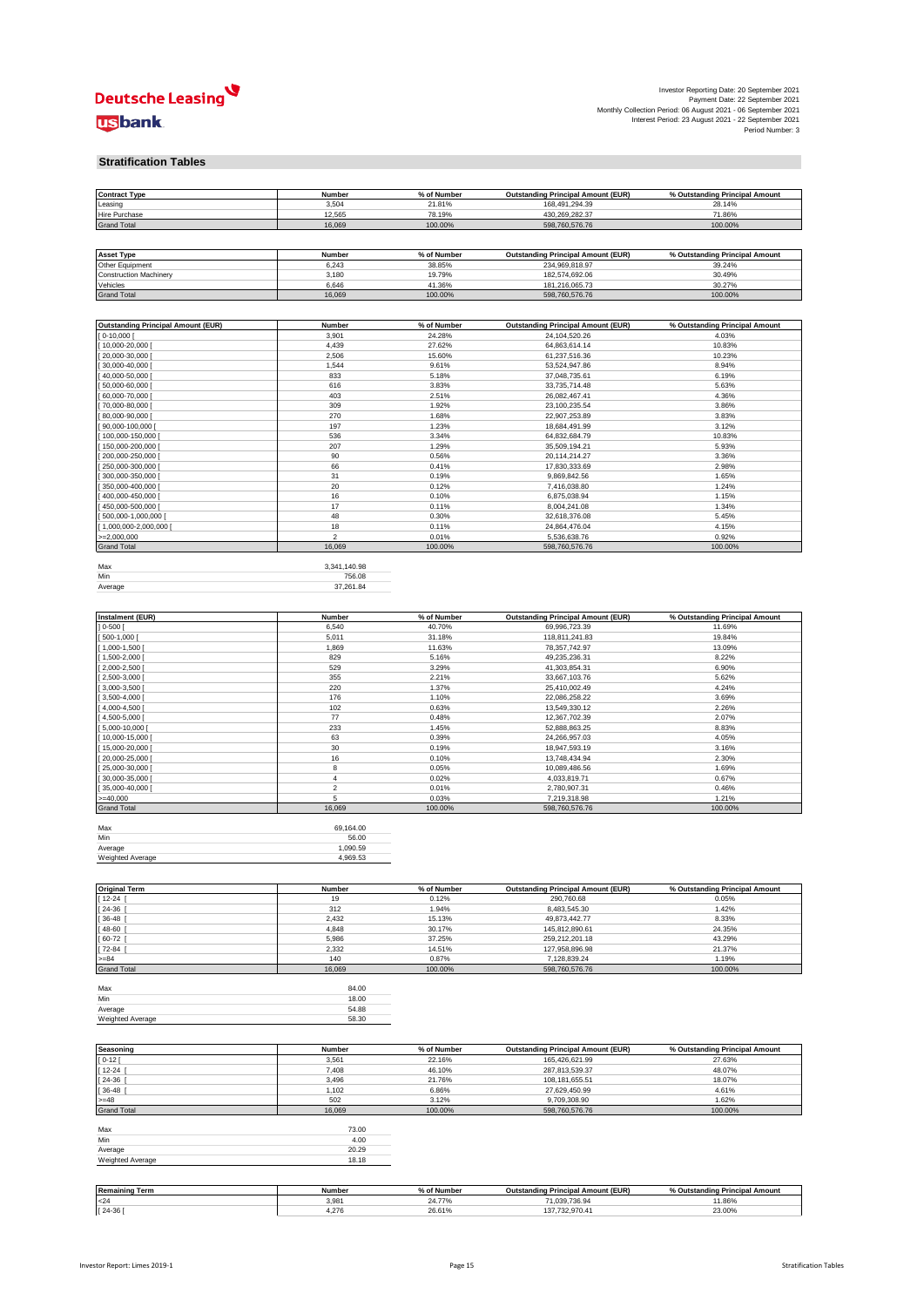| 4,567  | 28.42%  | 200, 168, 437. 47 | 33.43%  |
|--------|---------|-------------------|---------|
| 2,723  | 16.95%  | 152,851,109.13    | 25.53%  |
| 522    | 3.25%   | 36,968,322.81     | 6.17%   |
| 16,069 | 100.00% | 598,760,576.76    | 100.00% |
|        |         |                   |         |
| 68.00  |         |                   |         |
| 9.00   |         |                   |         |
| 34.59  |         |                   |         |
| 40.12  |         |                   |         |
|        |         |                   |         |

| <b>Origination Year</b> | Number | % of Number | <b>Outstanding Principal Amount (EUR)</b> | % Outstanding Principal Amount |
|-------------------------|--------|-------------|-------------------------------------------|--------------------------------|
| 2015                    | 13     | 0.08%       | 132.487.45                                | 0.02%                          |
| 2016                    | 150    | 0.93%       | 3.183.750.46                              | 0.53%                          |
| 2017                    | 570    | 3.55%       | 11.314.209.15                             | 1.89%                          |
| 2018                    | 1.318  | 8.20%       | 34,002,005.80                             | 5.68%                          |
| 2019                    | 5.074  | 31.58%      | 170.055.939.96                            | 28.40%                         |
| 2020                    | 7.154  | 44.52%      | 293,634,853.58                            | 49.04%                         |
| 2021                    | 1.790  | 11.14%      | 86.437.330.36                             | 14.44%                         |
| <b>Grand Total</b>      | 16,069 | 100.00%     | 598,760,576,76                            | 100.00%                        |

| <b>Maturity Year</b> | Number | % of Number | <b>Outstanding Principal Amount (EUR)</b> | % Outstanding Principal Amount |
|----------------------|--------|-------------|-------------------------------------------|--------------------------------|
| 2022                 | 1.625  | 10.11%      | 21.650.642.44                             | 3.62%                          |
| 2023                 | 3.832  | 23.85%      | 89.508.096.53                             | 14.95%                         |
| 2024                 | 4.470  | 27.82%      | 167.006.034.70                            | 27.89%                         |
| 2025                 | 4.228  | 26.31%      | 201.220.745.03                            | 33.61%                         |
| 2026                 | 1.708  | 10.63%      | 104.803.579.13                            | 17.50%                         |
| 2027                 | 206    | 1.28%       | 14,571,478.93                             | 2.43%                          |
| <b>Grand Total</b>   | 16.069 | 100.00%     | 598.760.576.76                            | 100.00%                        |

| Lessees (Top 20)   | Number         | % of Number | <b>Outstanding Principal Amount (EUR)</b> | % Outstanding Principal Amount |
|--------------------|----------------|-------------|-------------------------------------------|--------------------------------|
|                    |                | 0.01%       | 3,341,140.98                              | 0.56%                          |
| 2                  | 9              | 0.06%       | 2,433,662.70                              | 0.41%                          |
| 3                  | $\overline{2}$ | 0.01%       | 2,375,955.60                              | 0.40%                          |
|                    | 11             | 0.07%       | 2,196,918.27                              | 0.37%                          |
| 5                  |                | 0.01%       | 2,195,497.78                              | 0.37%                          |
| 6                  | $\overline{2}$ | 0.01%       | 2,144,176.66                              | 0.36%                          |
|                    | ٠              | 0.04%       | 2,140,550.69                              | 0.36%                          |
| 8                  | 4              | 0.02%       | 1,870,387.60                              | 0.31%                          |
| 9                  |                | 0.05%       | 1,810,433.03                              | 0.30%                          |
| 10                 |                | 0.01%       | 1,751,875.40                              | 0.29%                          |
| 11                 | 8              | 0.05%       | 1,702,212.79                              | 0.28%                          |
| 12                 | $\overline{2}$ | 0.01%       | 1,616,572.09                              | 0.27%                          |
| 13                 | $\mathfrak{p}$ | 0.01%       | 1,600,220.28                              | 0.27%                          |
| 14                 |                | 0.01%       | 1,528,871.01                              | 0.26%                          |
| 15                 |                | 0.01%       | 1,526,930.88                              | 0.26%                          |
| 16                 |                | 0.02%       | 1,517,034.89                              | 0.25%                          |
| 17                 | 5              | 0.03%       | 1,477,211.88                              | 0.25%                          |
| 18                 |                | 0.01%       | 1,463,788.19                              | 0.24%                          |
| 19                 | 9              | 0.06%       | 1,386,340.37                              | 0.23%                          |
| 20                 | $\Delta$       | 0.02%       | 1,379,572.61                              | 0.23%                          |
| <b>Grand Total</b> | 16,069         | 100.00%     | 598,760,576.76                            | 100.00%                        |

| Lessee Groups (Top 20) | Number         | % of Number | <b>Outstanding Principal Amount (EUR)</b> | % Outstanding Principal Amount |
|------------------------|----------------|-------------|-------------------------------------------|--------------------------------|
|                        | 13             | 0.08%       | 4,760,317.16                              | 0.80%                          |
| $\overline{2}$         | 42             | 0.26%       | 4,150,638.79                              | 0.69%                          |
| 3                      |                | 0.01%       | 3,341,140.98                              | 0.56%                          |
| 4                      | 22             | 0.14%       | 2,826,378.12                              | 0.47%                          |
| 5                      | $\overline{2}$ | 0.01%       | 2,375,955.60                              | 0.40%                          |
| 6                      | 15             | 0.09%       | 2,331,725.17                              | 0.39%                          |
|                        | 9              | 0.06%       | 2,329,624.68                              | 0.39%                          |
| 8                      | 11             | 0.07%       | 2,196,918.27                              | 0.37%                          |
| 9                      |                | 0.01%       | 2,195,497.78                              | 0.37%                          |
| 10                     | 22             | 0.14%       | 2,193,995.34                              | 0.37%                          |
| 11                     | $\overline{2}$ | 0.01%       | 2,144,176.66                              | 0.36%                          |
| 12                     | 9              | 0.06%       | 1,935,202.71                              | 0.32%                          |
| 13                     | 6              | 0.04%       | 1,790,390.12                              | 0.30%                          |
| 14                     |                | 0.01%       | 1,751,875.40                              | 0.29%                          |
| 15                     | 8              | 0.05%       | 1,702,212.79                              | 0.28%                          |
| 16                     | $\mathfrak{p}$ | 0.01%       | 1,696,132.72                              | 0.28%                          |
| 17                     | $\overline{2}$ | 0.01%       | 1,616,572.09                              | 0.27%                          |
| 18                     | $\overline{2}$ | 0.01%       | 1,600,220.28                              | 0.27%                          |
| 19                     |                | 0.01%       | 1,528,871.01                              | 0.26%                          |
| 20                     | 9              | 0.06%       | 1,528,067.84                              | 0.26%                          |
| <b>Grand Total</b>     | 16,069         | 100.00%     | 598,760,576.76                            | 100.00%                        |

| <b>Payment Method</b>    | <b>Number</b> | % of Number | <b>Outstanding Principal Amount (EUR)</b> | % Outstanding Principal Amount |
|--------------------------|---------------|-------------|-------------------------------------------|--------------------------------|
| <b>Direct Debit</b>      | 16.069        | 100.00%     | 598.760.576.76                            | 100.00%                        |
| <b>Bank Transfer</b>     |               | $0.00\%$    | 0.00                                      | 0.00%                          |
| <b>Grand Total</b>       | 16,069        | 100.00%     | 598.760.576.76                            | 100.00%                        |
|                          |               |             |                                           |                                |
|                          |               |             |                                           |                                |
| <b>Payment Frequency</b> | Number        | % of Number | <b>Outstanding Principal Amount (EUR)</b> | % Outstanding Principal Amount |

Monthly 16,069 100.00% 598,760,576.76 100.00% Grand Total 16,069 100.00% 598,760,576.76 100.00%

| <b>Payment Day</b>   | Number | % of Number | <b>Outstanding Principal Amount (EUR)</b> | % Outstanding Principal Amount |
|----------------------|--------|-------------|-------------------------------------------|--------------------------------|
|                      | 16,037 | 99.80%      | 595,633,762.05                            | 99.48%                         |
| 15                   | 32     | 0.20%       | 3.126.814.71                              | 0.52%                          |
| <b>Grand Total</b>   | 16.069 | 100.00%     | 598,760,576.76                            | 100.00%                        |
|                      |        |             |                                           |                                |
| <b>Discount Rate</b> | Number | % of Number | <b>Outstanding Principal Amount (EUR)</b> | % Outstanding Principal Amount |
| 4.0%                 | 16.069 | 100.00%     | 598.760.576.76                            | 100.00%                        |
| <b>Grand Total</b>   | 16,069 | 100.00%     | 598,760,576.76                            | 100.00%                        |

| <b>NACE</b>                                   | <b>Number</b> | % of Number | <b>Outstanding Principal Amount (EUR)</b> | % Outstanding Principal Amount |
|-----------------------------------------------|---------------|-------------|-------------------------------------------|--------------------------------|
| A - Agriculture, Forestry and Fishing         | 659           | 4.10%       | 22.873.756.52                             | 3.82%                          |
| B - Mining and Quarrying                      | 81            | 0.50%       | 7.900.254.47                              | 1.32%                          |
| C - Manufacturing                             | 2.145         | 13.35%      | 104.886.423.86                            | 17.52%                         |
| D - Electricity, Gas, Steam and Air Condition | 57            | 0.35%       | 3.765.898.29                              | 0.63%                          |
| E - Water Supply; Sewerage, Waste Managmnt, R | 310           | 1.93%       | 23.418.104.55                             | 3.91%                          |
| F - Construction                              | 3.387         | 21.08%      | 114.952.303.08                            | 19.20%                         |
| G - Wholesale, Retail Trade, Repair of Motor  | 2.452         | 15.26%      | 76.605.373.17                             | 12.79%                         |
| H - Transportation and Storage                | 1.565         | 9.74%       | 68.802.693.36                             | 11.49%                         |
| - Accommodation and Food Service Activiti     | 474           | 2.95%       | 9.188.604.07                              | 1.53%                          |

П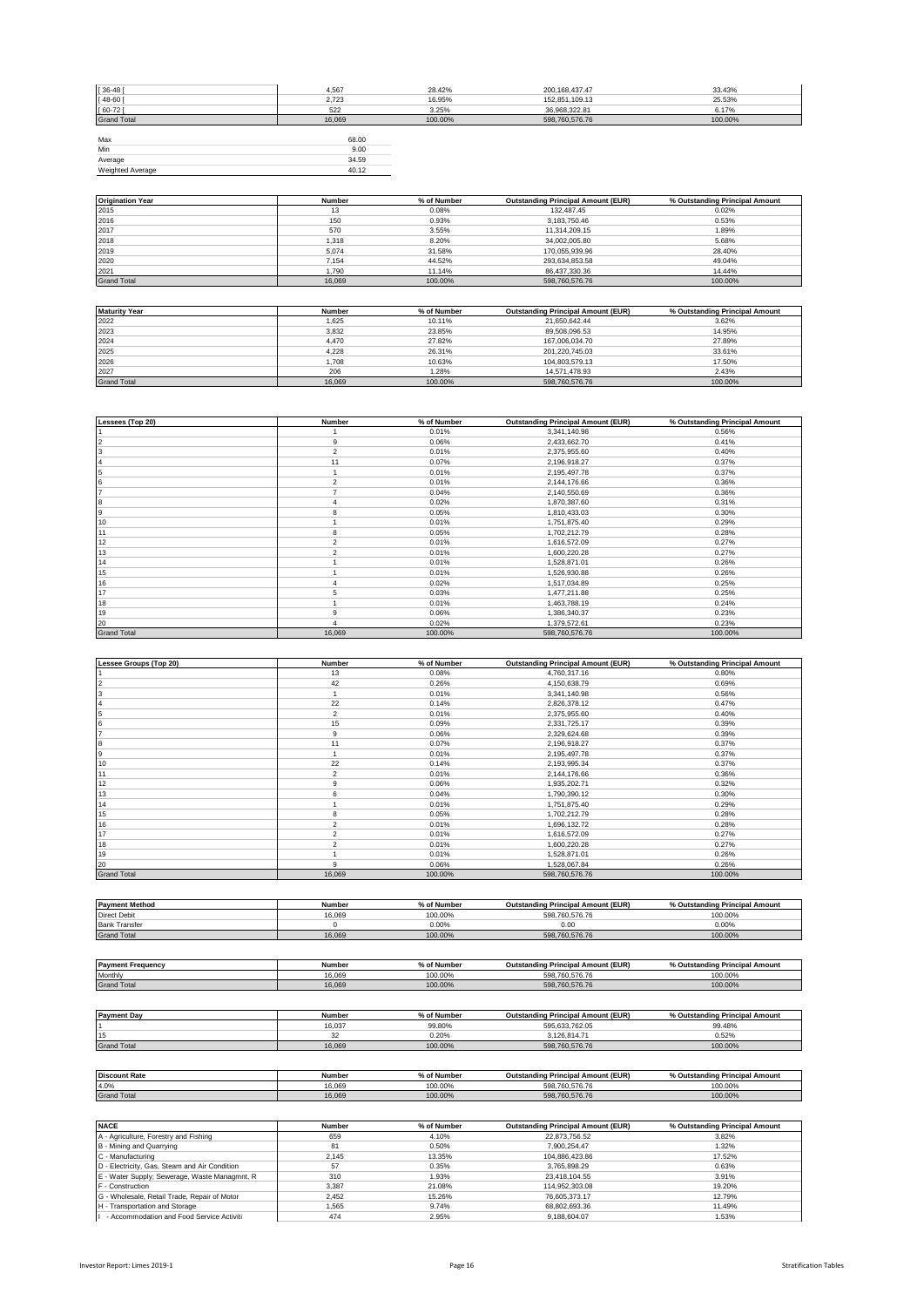| J - Information and Communication             | 165    | 1.03%   | 5.404.162.95   | 0.90%   |
|-----------------------------------------------|--------|---------|----------------|---------|
| K - Financial and Insurance Activities        | 137    | 0.85%   | 5.762.655.96   | 0.96%   |
| L - Real Estate Activities                    | 349    | 2.17%   | 15.329.273.70  | 2.56%   |
| M - Professional, Scientific and Technical Ac | 876    | 5.45%   | 26.824.704.65  | 4.48%   |
| N - Administrative and Support Service Activi | 2.014  | 12.53%  | 77.262.681.29  | 12.90%  |
| O - Public Adm. and Defence; Compulsory Socia | 42     | 0.26%   | 1.560.941.98   | 0.26%   |
| P - Education                                 | 111    | 0.69%   | 1.800.865.11   | 0.30%   |
| Q - Human Health and Social Work Activities   | 610    | 3.80%   | 16.073.706.78  | 2.68%   |
| R - Arts. Entertainment and Recreation        | 221    | 1.38%   | 5.716.554.97   | 0.95%   |
| S - Other Service Activities                  | 397    | 2.47%   | 10.369.733.28  | 1.73%   |
| T - Act. of Households as Employers; Undiff.  |        | 0.02%   | 15,583.01      | 0.00%   |
| U - Activities of Extraterritorial Organisati | 14     | 0.09%   | 246.301.71     | 0.04%   |
| <b>Grand Total</b>                            | 16,069 | 100.00% | 598,760,576,76 | 100.00% |

| <b>Federal State</b> | Number | % of Number | <b>Outstanding Principal Amount (EUR)</b> | % Outstanding Principal Amount |
|----------------------|--------|-------------|-------------------------------------------|--------------------------------|
| Baden-Württemberg    | 1.874  | 11.66%      | 68,792,217.97                             | 11.49%                         |
| Bayern               | 2.454  | 15.27%      | 94,535,406.96                             | 15.79%                         |
| Berlin               | 225    | 1.40%       | 14,660,807.74                             | 2.45%                          |
| Brandenburg          | 519    | 3.23%       | 19,390,532.21                             | 3.24%                          |
| Bremen               | 75     | 0.47%       | 3.267.107.38                              | 0.55%                          |
| Hamburg              | 395    | 2.46%       | 15.973.373.73                             | 2.67%                          |
| Hessen               | 1,564  | 9.73%       | 56,312,964.46                             | 9.40%                          |
| Mecklenburg-Vorpomm. | 470    | 2.92%       | 20,225,835.97                             | 3.38%                          |
| Niedersachsen        | 1.717  | 10.69%      | 58,876,575.88                             | 9.83%                          |
| Nordrhein-Westfalen  | 3.102  | 19.30%      | 111.133.241.24                            | 18.56%                         |
| Rheinland-Pfalz      | 838    | 5.22%       | 33,423,847.21                             | 5.58%                          |
| Saarland             | 190    | 1.18%       | 7,112,461.50                              | 1.19%                          |
| Sachsen              | 674    | 4.19%       | 23,309,569.73                             | 3.89%                          |
| Sachsen-Anhalt       | 453    | 2.82%       | 22,100,586.70                             | 3.69%                          |
| Schleswig-Holstein   | 927    | 5.77%       | 28,311,183.60                             | 4.73%                          |
| Thüringen            | 592    | 3.68%       | 21,334,864.48                             | 3.56%                          |
| <b>Grand Total</b>   | 16,069 | 100.00%     | 598,760,576.76                            | 100.00%                        |